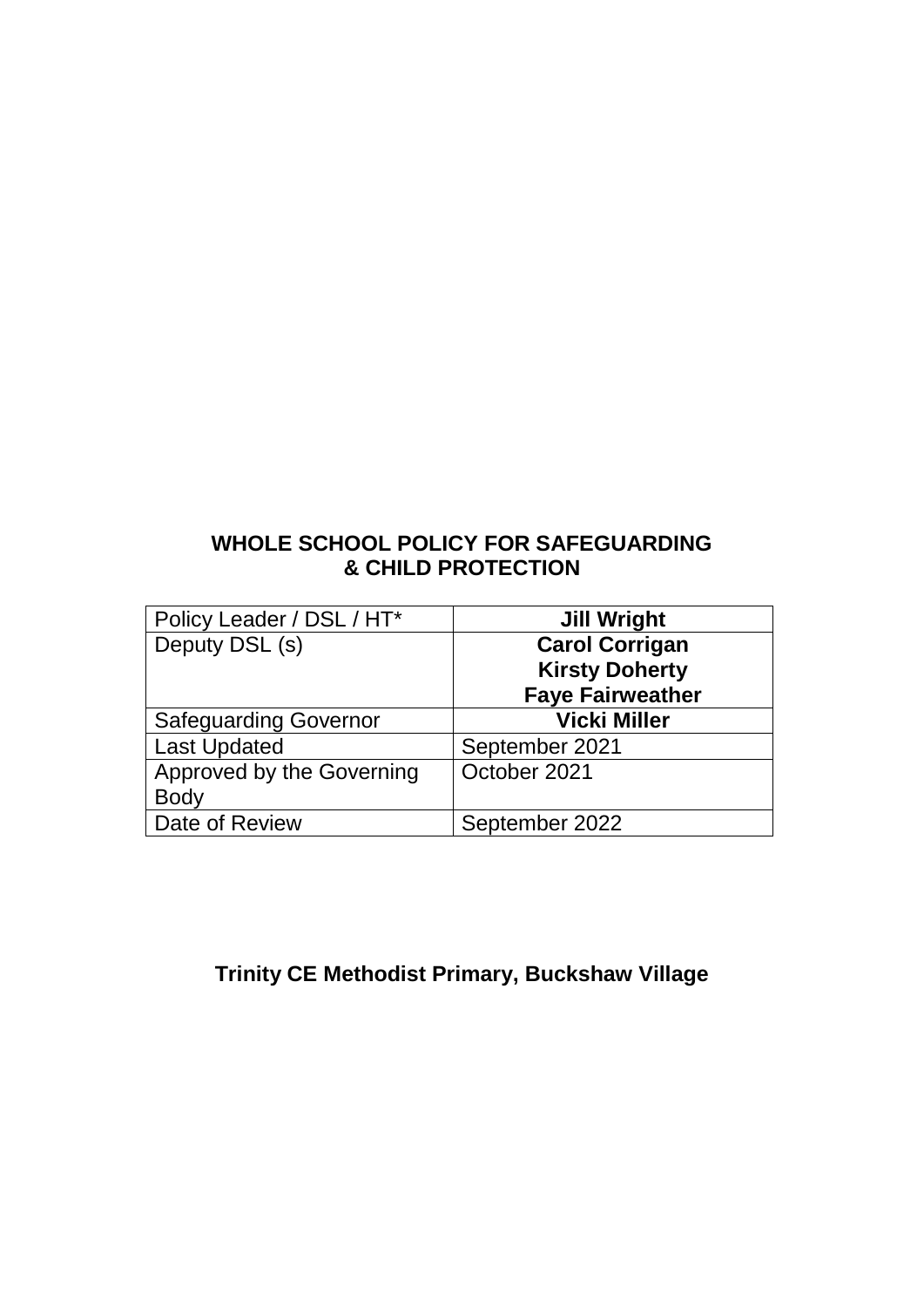The purpose of this safeguarding policy is to ensure every child who is a registered pupil at Trinity is safe and protected from harm. This policy reflects the nature of our school and the challenges faced by our children and families. The Department for Education (DfE) 'Keeping Children Safe in Education' (September 2021), states safeguarding and promoting the welfare of children is defined for the purposes of this guidance as:

- Protecting children from maltreatment;
- Preventing impairment of children's mental and physical health or development;
- Ensuring that children grow up in circumstances consistent with the provision of safe and effective care; and
- Taking action to enable all children to have the best outcomes.

This policy will give clear direction to all stakeholder about expectations and our legal responsibility to safeguard and promote the welfare of all children at our school.

Trinity fully recognises the contribution it can make to protect children from harm and to support and promote the welfare of all children who are registered pupils at our school. This policy applies to all stakeholders; pupils, staff, parents, governors, volunteers and visitors.

No single professional can have a full picture of a child's needs and circumstances. If children and families are to receive the right help at the right time, **everyone** who comes into contact with them has a role to play in identifying concerns, sharing information and taking prompt action.

The Children Acts 1989 and 2004, states a child is anyone who has not reached their 18<sup>th</sup> birthday. The commitment to safeguarding and promoting the welfare of children however will extend to all children who visit Trinity as well as all pupils of school.

| <b>KEY AREA</b>                     |                                                                                                                                                                                                                                                                                                                                                                                                                                                                                                                                                                                                                                                                                                                                                                                                                                                                                                                                                                                                                                                                                                                                                                                                                                                                                                                                                                                                                                                                               |
|-------------------------------------|-------------------------------------------------------------------------------------------------------------------------------------------------------------------------------------------------------------------------------------------------------------------------------------------------------------------------------------------------------------------------------------------------------------------------------------------------------------------------------------------------------------------------------------------------------------------------------------------------------------------------------------------------------------------------------------------------------------------------------------------------------------------------------------------------------------------------------------------------------------------------------------------------------------------------------------------------------------------------------------------------------------------------------------------------------------------------------------------------------------------------------------------------------------------------------------------------------------------------------------------------------------------------------------------------------------------------------------------------------------------------------------------------------------------------------------------------------------------------------|
| $COVID-19$                          | Keeping Children Safe in Education (KCSIE) remains in force throughout the response to<br>coronavirus (COVID-19). However, Trinity recognises that further measures or<br>adaptations to current policies and procedures may be required in response to the<br>pandemic. Any such measures will be detailed and communicated through addendums<br>to the policy, when necessary, and shared with all stakeholders. Trinity will continue to<br>follow up to date Government Guidance.                                                                                                                                                                                                                                                                                                                                                                                                                                                                                                                                                                                                                                                                                                                                                                                                                                                                                                                                                                                         |
| <b>Statutory</b><br><b>Guidance</b> | Education Act 2002: Section 175 of the Education Act 2002 requires local<br>education authorities and the governors of maintained schools and further<br>education (FE) colleges to make arrangements to ensure that their functions are<br>carried out with a view to safeguarding and promoting the welfare of children.<br>Section 157 of the same act and the Education (Independent Schools Standards)<br>(England) Regulations 2003 require proprietors of independent schools (including<br>academies and city technology colleges) to have arrangements to safeguard and<br>promote the welfare of children who are pupils at the school.<br><b>Working Together to Safeguard Children 2018</b> sets out organisational<br>responsibilities for schools and colleges and this applies to maintained,<br>independent, academies, free schools and alternative non provision academies<br>Keeping Children Safe in Education 2021: Statutory guidance for schools and<br>colleges 2021 was issued under Section 175 of the Education Act 2002, the<br>Education (Independent School Standards) Regulations 2014 and the Education<br>(Non-Maintained Special Schools) (England) Regulations 2011. This contains<br>information on what schools and colleges should do and sets out the legal duties<br>with which schools must comply<br>What to do if you are worried a child is being abused<br><b>Guidance for Safer Working Practice (with Addendum April 2020)</b> |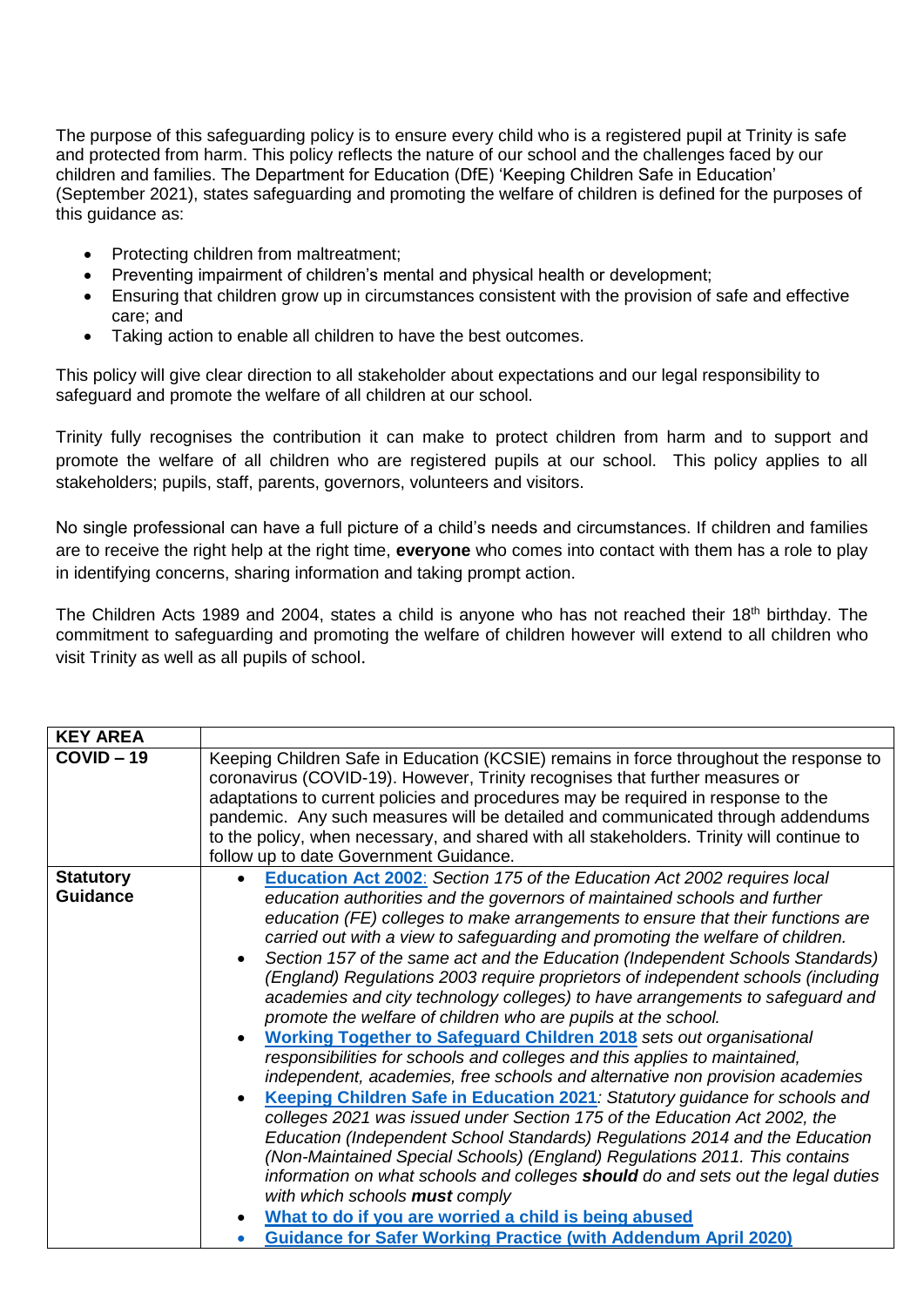|                         | <b>The Children Act 1989</b><br>$\bullet$                                                                                                                                                                                |
|-------------------------|--------------------------------------------------------------------------------------------------------------------------------------------------------------------------------------------------------------------------|
|                         | <b>The Children Act 2004</b>                                                                                                                                                                                             |
|                         | The Prevent Duty - The Prevent duty is the duty in the Counter-Terrorism                                                                                                                                                 |
|                         | and Security Act 2015                                                                                                                                                                                                    |
| <b>Ethos</b>            |                                                                                                                                                                                                                          |
|                         | Trinity recognises that high self-esteem, confidence, peer support and clear lines<br>of communication with trusted adults helps all children, especially those at risk of,                                              |
|                         | or suffering abuse. We therefore ensure that:<br>ALL staff, volunteers and governors contribute to an ethos where children feel                                                                                          |
|                         | secure and safe<br>ALL children have opportunities to communicate and know that they are listened                                                                                                                        |
|                         | to<br>ALL children's wishes, feelings and views will be taken into account when<br>$\bullet$                                                                                                                             |
|                         | decisions are being made about how to keep them safe                                                                                                                                                                     |
|                         | ALL children know that they can communicate with any adult in school if they are<br>worried or in difficulty                                                                                                             |
|                         | ALL staff and volunteers will contribute to providing a curriculum which will equip<br>$\bullet$<br>children with the skills they need to stay safe and be able to communicate when<br>they do not feel safe             |
|                         | ALL staff and volunteers will contribute to providing a curriculum which will help<br>$\bullet$<br>children develop an attitude which will enable them to enter adulthood<br>successfully and reach their full potential |
|                         | ALL staff, volunteers and governors will establish effective, supportive and<br>$\bullet$<br>positive relationships with parents, carers, pupils and professionals.                                                      |
| Roles &                 | Trinity is committed to providing the relevant personnel with clear and explicit                                                                                                                                         |
| <b>Responsibilities</b> | roles and responsibilities to ensure accountability when safeguarding children.                                                                                                                                          |
|                         | We therefore ensure that:                                                                                                                                                                                                |
|                         |                                                                                                                                                                                                                          |
|                         | All adults, including volunteers, working in or on behalf of the school will:                                                                                                                                            |
|                         | Demonstrate an understanding that safeguarding is everyone's responsibility<br>٠                                                                                                                                         |
|                         | Maintain and demonstrate a mind set of "it could happen here"<br>$\bullet$                                                                                                                                               |
|                         | Do all they can within the capacity of their role, to keep ensure that children are<br>$\bullet$<br>protected from harm                                                                                                  |
|                         | ALL staff are fully aware of the importance of mental health in relation to<br>safeguarding and are aware of the addition of mental health in the definition of                                                          |
|                         | safeguarding. (Definition above.)                                                                                                                                                                                        |
|                         | All staff should also be aware that mental health problems can, in some cases, be<br>$\bullet$<br>an indicator that a child has suffered or is at risk of suffering abuse, neglect or                                    |
|                         | exploitation<br>Do all they can within the capacity of their role, to ensure that children grow up in                                                                                                                    |
|                         | circumstances consistent with safe and effective care<br>Do all they can within the capacity of their role, to ensure that children have the<br>$\bullet$                                                                |
|                         | best outcomes<br>Report cases of suspected abuse or concerns to the DSL. This will be done as<br>$\bullet$                                                                                                               |
|                         | soon as possible                                                                                                                                                                                                         |
|                         | Report lower level concerns to the DSL via pink slips<br>٠                                                                                                                                                               |
|                         | Monitor all pupils, particularly those that are deemed vulnerable<br>٠<br>Report any concerns regarding adults conduct to the DSL<br>$\bullet$                                                                           |
|                         | All staff, if they have concerns, should be act immediately and should always<br>$\bullet$                                                                                                                               |
|                         | speak to the DSL or Deputy, recognising that early information sharing is vital in                                                                                                                                       |
|                         | keeping children safe. In exceptional circumstances staff will consider speaking to                                                                                                                                      |
|                         | a member of SLT or Children's Social Care to discuss safeguarding concerns if                                                                                                                                            |
|                         | the DSL is not immediately available as all staff are aware that ANYBODY can<br>make a referral.                                                                                                                         |
|                         | All staff should be aware of the process for making referrals to children's social<br>$\bullet$                                                                                                                          |
|                         | care and for statutory assessments under the Children Act 1989, especially                                                                                                                                               |
|                         | section 17 (children in need) and section 47 (a child suffering, or likely to suffer,                                                                                                                                    |
|                         | significant harm) that may follow a referral, along with the role they might be                                                                                                                                          |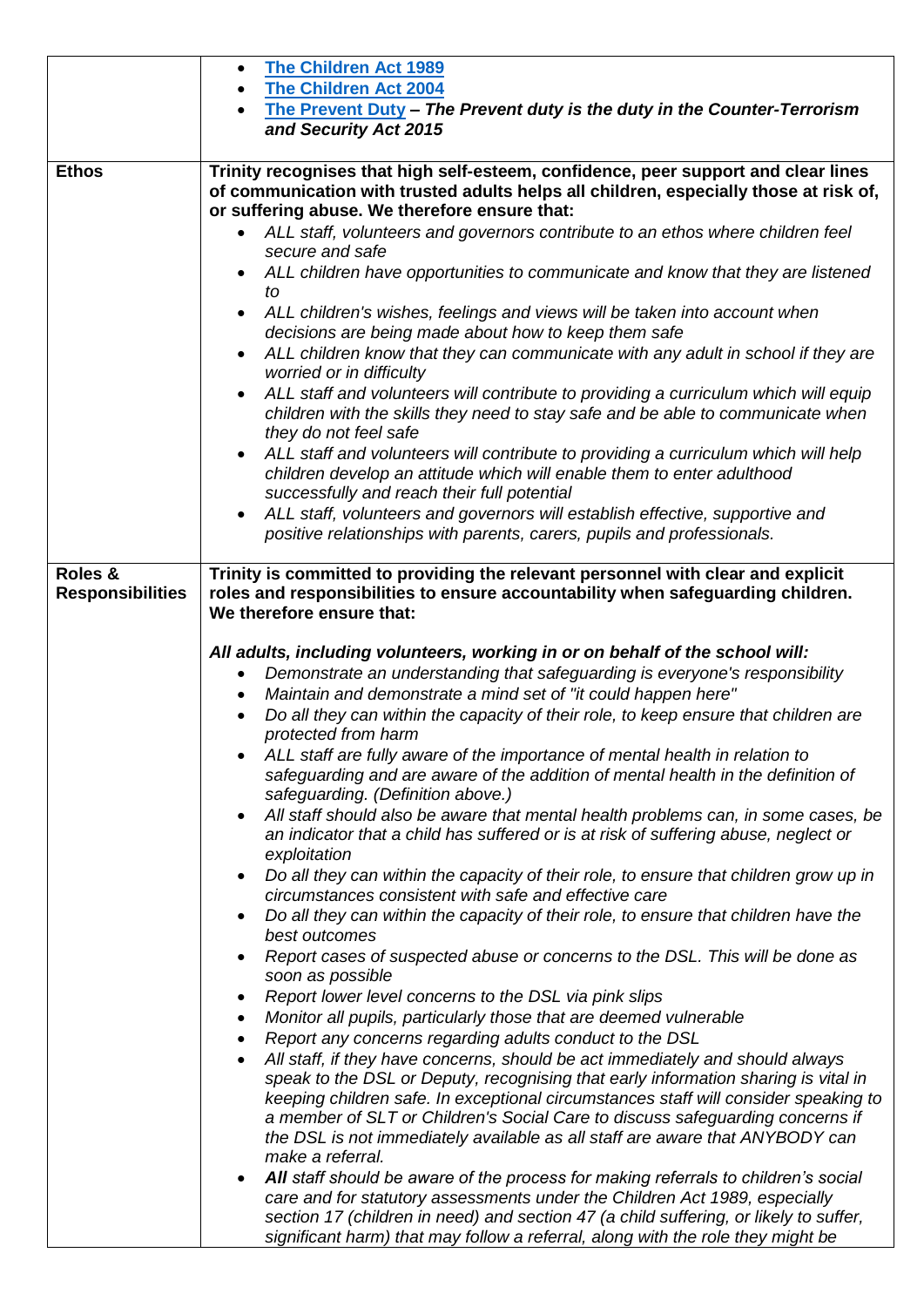|                        | expected to play in such assessments.                                                                                                                                              |
|------------------------|------------------------------------------------------------------------------------------------------------------------------------------------------------------------------------|
|                        | The Governing Body will:                                                                                                                                                           |
|                        | Ensure that the policies, procedures and training in Trinity are effective and                                                                                                     |
|                        | comply with the law at all times                                                                                                                                                   |
|                        | Ensure that safeguarding policies and procedures are followed by all staff                                                                                                         |
| $\bullet$              | Put in place safeguarding responses in cases where children go missing from                                                                                                        |
|                        | education                                                                                                                                                                          |
|                        | Appoint a DSL and back-ups and ensure that they are provided with appropriate                                                                                                      |
|                        | support, funding, training, resources and time to carry out their role                                                                                                             |
|                        | Ensure the school or college contributes to inter-agency working in line with                                                                                                      |
|                        | statutory guidance Working together to safeguard children 2018                                                                                                                     |
|                        | Ensure that safeguarding procedures take into account local guidance including<br><b>Lancashire Continuum of Need and Thresholds Guidance</b>                                      |
|                        | Ensure that staff members undergo safeguarding training at induction                                                                                                               |
| $\bullet$              | Ensure that DSLs and all staff, volunteers and Governors are trained and updated                                                                                                   |
|                        | regarding safeguarding regularly in compliance with Keeping Children Safe in                                                                                                       |
|                        | <b>Education 2021</b>                                                                                                                                                              |
|                        | Ensure that children are safe online by ensuring that appropriate filters and                                                                                                      |
|                        | monitoring systems are in place                                                                                                                                                    |
| ٠                      | Ensure that safeguarding is embedded within the curriculum                                                                                                                         |
| $\bullet$              | Prevent people who pose a risk of harm from working with children                                                                                                                  |
|                        | Ensure there are procedures in place to manage allegations against teachers,                                                                                                       |
|                        | head teachers, principals, volunteers and other staff including supply staff                                                                                                       |
|                        | Ensure staff in school are aware of, and policies reflect, an understanding of                                                                                                     |
|                        | specific issues such as peer on peer abuse and safeguarding children with                                                                                                          |
|                        | disabilities and special educational needs<br>Ensure that all practice and procedures operate with the best interests of the child                                                 |
|                        | at their heart                                                                                                                                                                     |
|                        | Appoint a designated teacher to promote the education of CLA - Faye                                                                                                                |
|                        | Fairweather                                                                                                                                                                        |
|                        | Ensure that all staff are aware of safeguarding issues and vulnerabilities                                                                                                         |
|                        | associated with CLA.                                                                                                                                                               |
|                        | The DSL will:                                                                                                                                                                      |
|                        | Be fully familiar with the role of the DSL as detailed in Keeping Children<br>Safe in Education 2020, Annex B and adhere to this role. This includes but<br>is not conclusive to:- |
| $\bullet$              | take lead responsibility for safeguarding and child protection                                                                                                                     |
| ٠                      | act as a point of contact with the 3 safeguarding partners                                                                                                                         |
|                        | manage referrals to Children's Social Care, Police and other agencies including                                                                                                    |
|                        | Channel                                                                                                                                                                            |
| $\bullet$              | work together with other agencies in order to improve outcomes for children                                                                                                        |
| $\bullet$              | attend DSL training every 2 years                                                                                                                                                  |
| $\bullet$              | undertake Prevent awareness training                                                                                                                                               |
| $\bullet$              | update their skills and knowledge on a regular basis, but at least annually                                                                                                        |
|                        | raise awareness of safeguarding throughout school and act as a point of support<br>for all staff                                                                                   |
|                        | ensure that this policy is reviewed annually and is available publicly                                                                                                             |
| $\bullet$              | maintain, update and amend the school's safeguarding portfolio regularly                                                                                                           |
| $\bullet$              | ensure that parents are aware of schools responsibilities regarding safeguarding                                                                                                   |
|                        | and child protection                                                                                                                                                               |
|                        | maintain accurate safeguarding records that are stored securely                                                                                                                    |
| ٠                      | be available during school hours                                                                                                                                                   |
|                        | arrange cover of DSL role for any out of hours/out of term activities                                                                                                              |
| $\bullet$<br>$\bullet$ | represent school in multi-agency meetings<br>be provided with appropriate support and supervision in order to carry out the role                                                   |
|                        | safely and effectively                                                                                                                                                             |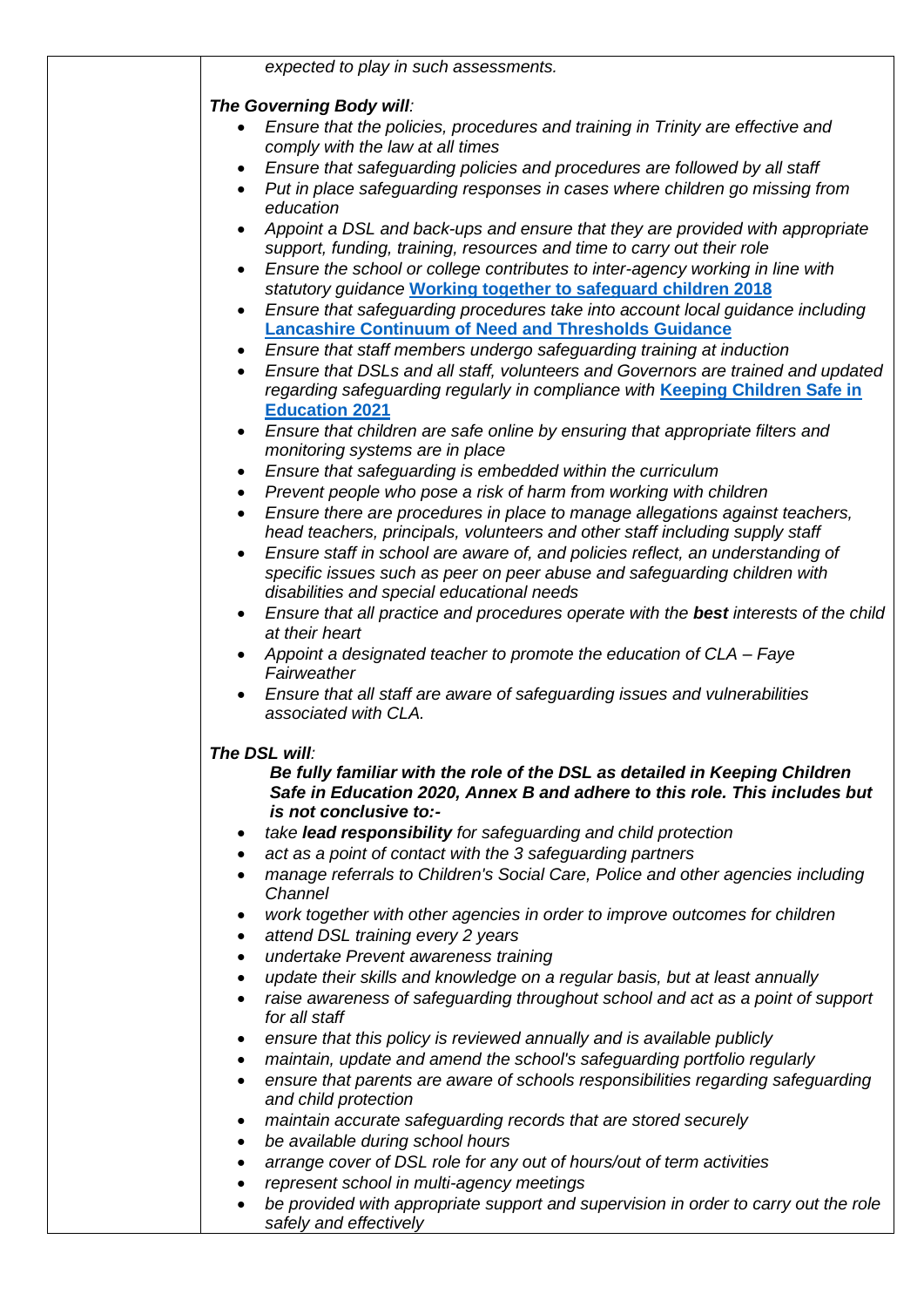|                         | understand relevant data protection legislation and regulations, especially the<br>$\bullet$                                                                               |
|-------------------------|----------------------------------------------------------------------------------------------------------------------------------------------------------------------------|
|                         | Data Protection Act 2018 and the General Data Protection Regulation;                                                                                                       |
|                         | Take a holistic view to ensure wider environmental factors are considered which<br>$\bullet$                                                                               |
|                         | may be a threat to safety and welfare of children (Contextual Safeguarding).<br>be responsible for the sharing of child protection files when a child moves to a           |
|                         | $\bullet$<br>new school or college                                                                                                                                         |
|                         | Liaise with the Local Authority Personal Advisors for any Care Leavers.<br>$\bullet$                                                                                       |
|                         | Ensure effective communication and information sharing when appropriate.                                                                                                   |
|                         |                                                                                                                                                                            |
|                         | Note: Deputy DSLs should be trained to the equivalent standard as DSL's.                                                                                                   |
| Induction,              | Trinity is committed to providing staff and volunteers with the skills and                                                                                                 |
| <b>Training &amp;</b>   | knowledge needed to safeguard children. We therefore ensure that:                                                                                                          |
| <b>Updates</b>          |                                                                                                                                                                            |
|                         | ALL staff and volunteers will receive Safeguarding Training on induction using<br>Safeguarding Induction Pack which includes Keeping Children Safe in                      |
|                         | <b>Education (Part One), Guidance for Safer Working Practice, [School Code of</b>                                                                                          |
|                         | Conduct / Staff Handbook/ Whistleblowing Policy etc                                                                                                                        |
|                         | Staff induction will also include Child Protection Policy, Staff Behaviour Policy,<br>$\bullet$                                                                            |
|                         | Role of the DSL and Deputies, Pupil Behaviour Policy and Safeguarding response                                                                                             |
|                         | to children who go missing from education                                                                                                                                  |
|                         | ALL staff and volunteers will receive Safeguarding Training (at least) annually                                                                                            |
|                         | The DSL/s will provide ALL staff, volunteers and governors with regular                                                                                                    |
|                         | safeguarding updates                                                                                                                                                       |
|                         | ALL staff, volunteers and governors will read and show an understanding of any<br>$\bullet$                                                                                |
|                         | updates that are provided                                                                                                                                                  |
|                         | DSLs will attend DSL training every 2 years<br>$\bullet$                                                                                                                   |
|                         | DSLs will update their knowledge, skills and understanding of relevant<br>safeguarding issues on a regular basis                                                           |
|                         | The DSL will undertake Prevent awareness training<br>٠                                                                                                                     |
|                         | At least one member of staff and one governor will attend Safer Recruitment<br>$\bullet$                                                                                   |
|                         | Training. This will be renewed at least every 5 years                                                                                                                      |
|                         | ALL staff, volunteers and governors will undertake any additional specialised                                                                                              |
|                         | training on matters such as Child Sexual Exploitation, Prevent, Peer on Peer                                                                                               |
|                         | abuse, Online Safety, FGM etc as is deemed necessary by the SLT/DSL and that                                                                                               |
|                         | is particularly relevant to the context and needs of the setting                                                                                                           |
|                         | Any staff member will discuss any specific training requirements or gaps in<br>$\bullet$                                                                                   |
|                         | knowledge or understanding with the DSL/s                                                                                                                                  |
|                         | Detailed records will be held of staff safeguarding training and ensure that no<br>$\bullet$                                                                               |
|                         | training becomes out of date.                                                                                                                                              |
| <b>Child Protection</b> | Trinity is committed to PREVENTING abuse, PROTECTING children from abuse<br>and SUPPORTING those involved in cases of abuse. We therefore ensure that:                     |
|                         | ALL staff and volunteers understand the importance of teaching children how to<br>$\bullet$                                                                                |
|                         | keep themselves safe from all types of abuse                                                                                                                               |
|                         | ALL staff and volunteers seek out opportunities that are relevant to their role, to                                                                                        |
|                         | teach children the skills to keep themselves safe                                                                                                                          |
|                         | ALL staff and volunteers make and maintain positive and supportive relationships<br>$\bullet$                                                                              |
|                         | with children which enable children to feel safe and valued                                                                                                                |
|                         | Safeguarding has a high status throughout school by being on the agenda at staff<br>$\bullet$                                                                              |
|                         | meetings/briefings, information being readily available on notice boards, regular                                                                                          |
|                         | updates                                                                                                                                                                    |
|                         | ALL staff feel confident in approaching DSLs to raise concerns                                                                                                             |
|                         | ALL staff and volunteers have an understanding of the four categories of abuse;<br>$\bullet$                                                                               |
|                         | NEGLECT, EMOTIONAL ABUSE, SEXUAL ABUSE, PHYSICAL ABUSE.                                                                                                                    |
|                         | We will use Lancashire's Neglect Strategy 2019 and accompanying toolkit to<br>$\bullet$<br>identify and assess children whose developmental needs are being insufficiently |
|                         | met at an early stage, placing them at risk of achieving poor educational,                                                                                                 |
|                         | emotional and social outcomes.                                                                                                                                             |
|                         | Lancashire Multi-Agency Neglect Strategy, Neglect Toolkit                                                                                                                  |
|                         | ALL staff and volunteers understand that there are other ways in which children                                                                                            |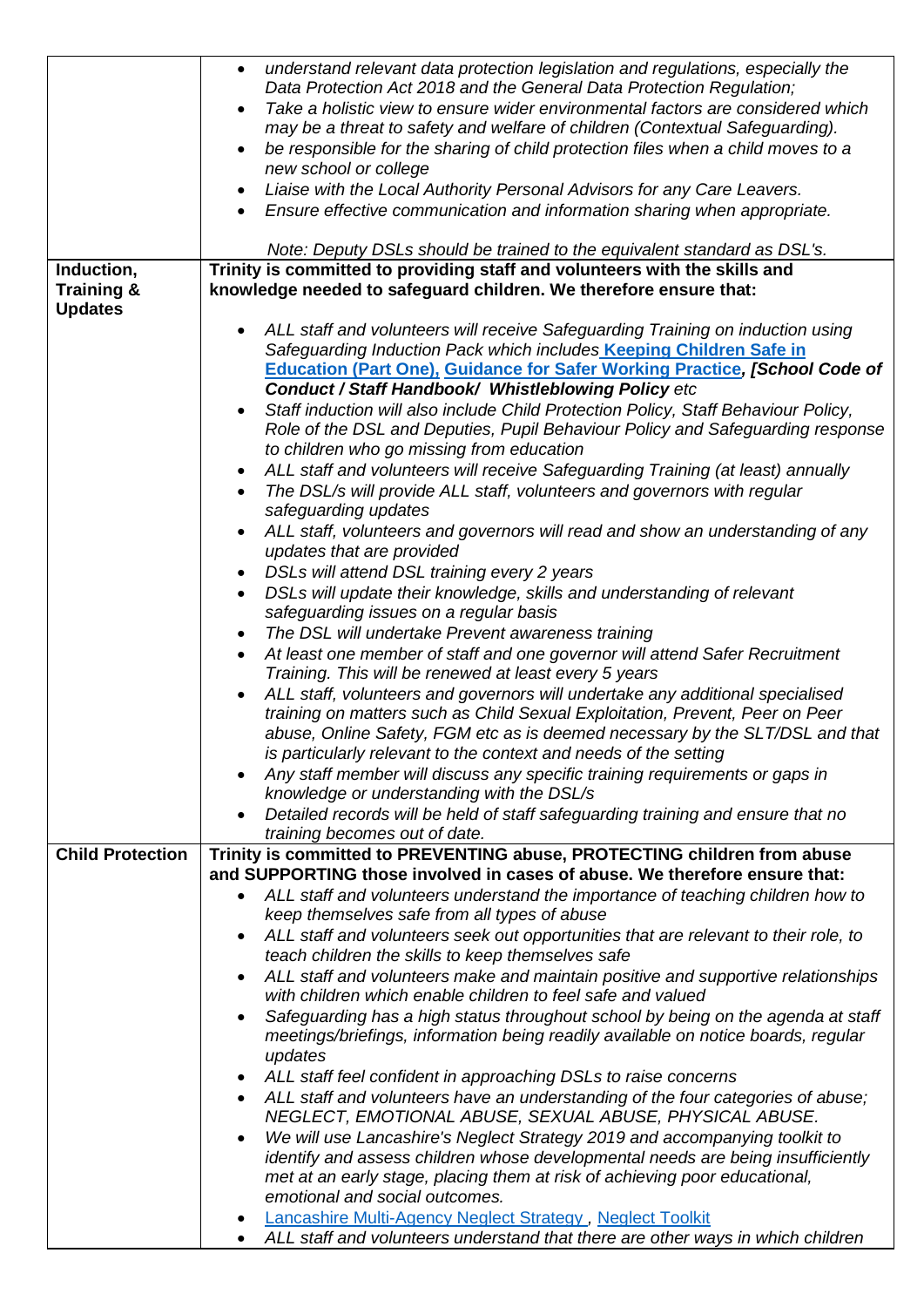|           | can be abused such as; Online, Child Sexual Exploitation, Female Genital<br>Mutilation, Honour Based Abuse, Radicalisation, Trafficking, Slavery, Peer Abuse,<br><b>Forced Marriage and others</b>                                                                                                                                     |
|-----------|----------------------------------------------------------------------------------------------------------------------------------------------------------------------------------------------------------------------------------------------------------------------------------------------------------------------------------------|
| $\bullet$ | ALL staff and volunteers have the knowledge, skills and expertise to recognise<br>the signs and symptoms of all types of abuse                                                                                                                                                                                                         |
|           | All staff, if they have concerns, these should be acted on immediately: early<br>information sharing being vital in keeping children safe. In exceptional<br>circumstances staff should consider speaking to a member of SLT or Children's<br>Social Care to discuss safeguarding concerns if the DSL is not immediately<br>available. |
| $\bullet$ | DSLs keep up to date with emerging and specific safeguarding issues and update<br>training accordingly                                                                                                                                                                                                                                 |
|           | DSLs update staff and volunteers knowledge and understanding of such issues in<br>order for them to be able to identify children who are at risk of such specific<br>safeguarding issues                                                                                                                                               |
| $\bullet$ | ALL staff and volunteers will maintain and demonstrate an attitude of "it can<br>happen here"                                                                                                                                                                                                                                          |
|           | ALL staff and volunteers are child-centred in their practice and act in the best<br>interests of the child at all times                                                                                                                                                                                                                |
|           | ALL staff recognise and understand that behaviour can be a child's way of<br>communicating distress and changes to behaviour may be an indicator of abuse                                                                                                                                                                              |
| ٠         | ALL staff and volunteers have the skills to respond appropriately and sensitively<br>to disclosures or allegations of abuse                                                                                                                                                                                                            |
| $\bullet$ | ALL staff and volunteers report cases of suspected abuse to the DSL. This will be<br>done as soon as possible via pink slips                                                                                                                                                                                                           |
|           | Where a child is at risk of immediate harm, ALL staff understand that they must<br>refer to the Police or Children's Social Care                                                                                                                                                                                                       |
| ٠         | ALL staff and visitors know how to refer to Children's Social Care                                                                                                                                                                                                                                                                     |
| $\bullet$ | DSLs will make a Section 47 referral to Children's Social Care where a child is in<br>need of protection, has been significantly harmed or is at risk of significant harm,<br>using Lancashire of Need and Thresholds Guidance and Risk Management                                                                                     |
|           | Toolkit to determine whether this threshold has been met                                                                                                                                                                                                                                                                               |
|           | This referral will be done by telephone and followed with a CSC Referral Form as<br>soon as possible                                                                                                                                                                                                                                   |
|           | Consent from parents/carers and child (if age appropriate) will be sought prior to<br>this referral, except where this will cause delay or place anyone at risk                                                                                                                                                                        |
| $\bullet$ | Where consent is not given, parents and carers are informed that a referral will                                                                                                                                                                                                                                                       |
| $\bullet$ | still be made, except where this will cause delay or place anyone at risk<br>DSLs adhere to policy, procedures and guidance from Lancashire Children's<br>Safeguarding Assurance Partnership (Formally Lancashire Safeguarding<br>Children's Board) with regard to sharing information                                                 |
| $\bullet$ | DSLs contribute to Strategy Discussions, Strategy Meetings, Initial and Review<br>Child Protection Conferences, Core Group Meetings and other CP meetings                                                                                                                                                                              |
| $\bullet$ | DSLs or another appropriate member of staff, will attend CP meetings, produce<br>and present reports, liaise with staff, work with parents, work with other agencies<br>and ensure the voice of the child is evidenced throughout these processes                                                                                      |
| ٠         | DSLs meet regularly to ensure that decisions made about children who are<br>subjects of CP Plans are agreed and a clear rationale for the decision is<br>documented                                                                                                                                                                    |
|           |                                                                                                                                                                                                                                                                                                                                        |
|           | A copy of the child's CP Plan is included in the child's individual safeguarding file<br>ALL staff and volunteers will support victims of abuse in a capacity that is relevant                                                                                                                                                         |
|           | to their role. This will be determined by the DSL                                                                                                                                                                                                                                                                                      |
| $\bullet$ | DSLs will determine what information staff members need to know in order to                                                                                                                                                                                                                                                            |
|           | safeguard and support children.                                                                                                                                                                                                                                                                                                        |
| $\bullet$ | Staff are offered appropriate support and/or supervision that is relevant to their                                                                                                                                                                                                                                                     |
|           | role or involvement in particular cases                                                                                                                                                                                                                                                                                                |
|           | Communication and work with parents and carers will always be undertaken in a                                                                                                                                                                                                                                                          |
|           | supportive manner and in the best interests of the child                                                                                                                                                                                                                                                                               |
| ٠         | ALL staff understand that children who perpetrate abuse or display harmful                                                                                                                                                                                                                                                             |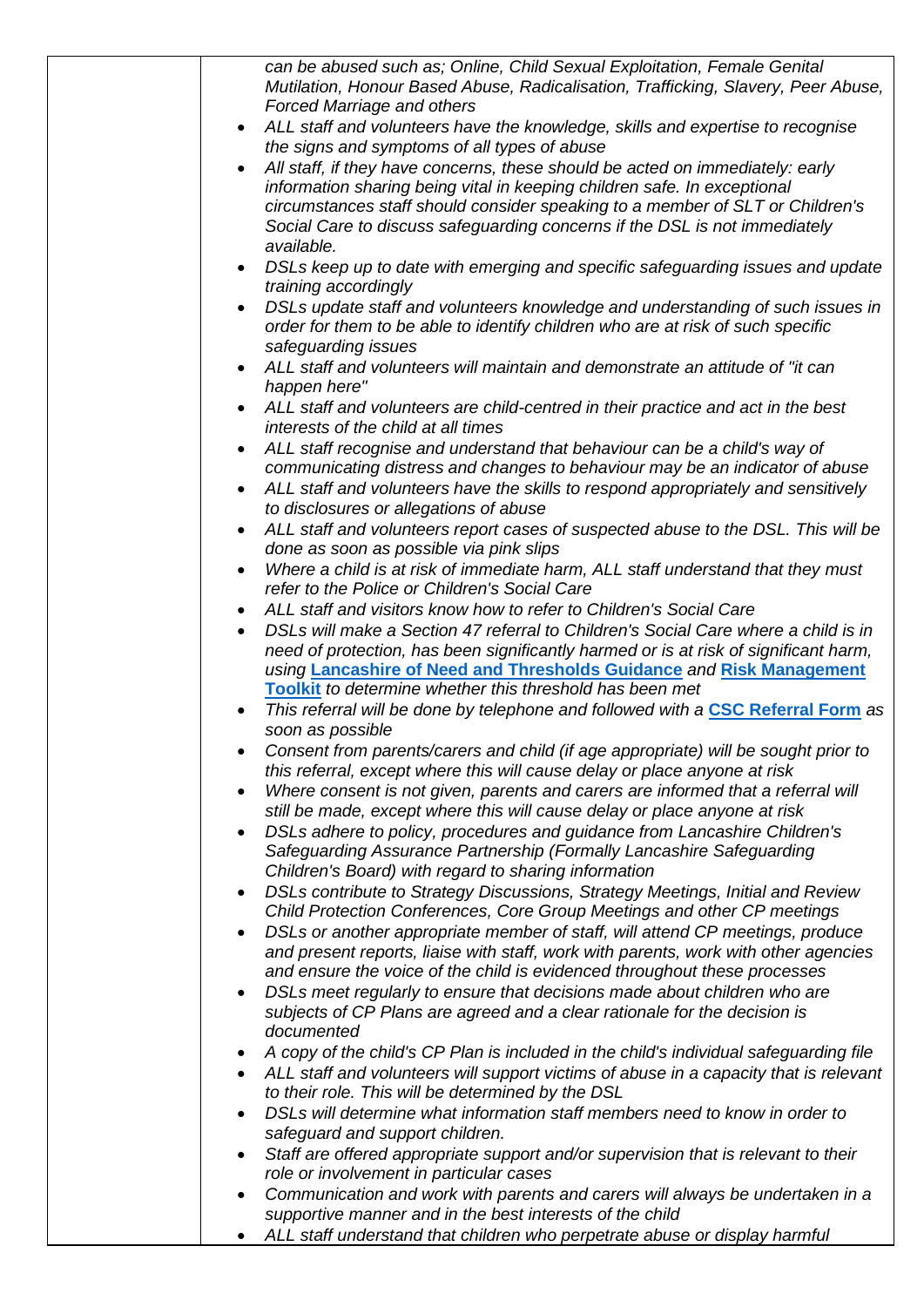|                      | behaviour should be treated as victims first and foremost and supported in the                                                                                                    |
|----------------------|-----------------------------------------------------------------------------------------------------------------------------------------------------------------------------------|
|                      | same way a victim of abuse would be supported                                                                                                                                     |
|                      | Specific programmes of intervention and support are offered to children and<br>$\bullet$                                                                                          |
|                      | families who are vulnerable                                                                                                                                                       |
|                      | Risk Assessments will be undertaken where a child's behaviour poses a risk to                                                                                                     |
| <b>Child in Need</b> | others, themselves or the environment.<br>Trinity is committed to ensuring the appropriate level of support is offered to a                                                       |
|                      | "Child in Need" and their family. We therefore ensure that:                                                                                                                       |
|                      | DSLs will make a Section 17 referral to Children's Social Care where Early Help                                                                                                   |
|                      | has not been successful in reducing risk and meeting unmet needs using                                                                                                            |
|                      | Lancashire Continuum of Need and Thresholds Guidance and CSC referral                                                                                                             |
|                      | form                                                                                                                                                                              |
|                      | DSLs will make a Section 17 referral to Children's Social Care where there is<br>$\bullet$                                                                                        |
|                      | evidence that the Level 3 threshold has been met on the Continuum of Need                                                                                                         |
|                      | this will be determined and assessed by the DSL using the Lancashire Continuum<br>$\bullet$                                                                                       |
|                      | of Need and Thresholds Guidance and the Risk Management Toolkit                                                                                                                   |
|                      | DSLs will obtain parental consent for the referral and for information to be shared,<br>$\bullet$<br>prior to contacting Children's Social Care                                   |
|                      | When consent is not given, DSLs will continue to offer Early Help with consent,<br>$\bullet$                                                                                      |
|                      | gather evidence of engagement or lack thereof, disguised compliance, impact on                                                                                                    |
|                      | the child, increase in risk or level of unmet need, improvements or deteriorations                                                                                                |
|                      | DSLs will review such cases regularly and assess whether there is evidence that<br>$\bullet$                                                                                      |
|                      | meets Level 4 threshold on the Continuum of Need. In such cases Child                                                                                                             |
|                      | Protection Procedures will be followed                                                                                                                                            |
|                      | DSLs, or other appropriate members of staff, will contribute to Child in Need<br>$\bullet$                                                                                        |
|                      | <b>Meetings and Reviews</b>                                                                                                                                                       |
|                      | DSLs, or other appropriate member of staff, will attend CiN meetings, produce<br>$\bullet$<br>and present reports, liaise with staff, work with parents, work with other agencies |
|                      | and ensure the voice of the child is evidenced throughout these processes                                                                                                         |
|                      | DSLs will meet regularly to ensure that decisions made about children who are<br>$\bullet$                                                                                        |
|                      | subjects of CiN Plans are agreed and a clear rationale for the decision is                                                                                                        |
|                      | documented                                                                                                                                                                        |
|                      | A copy of the child's CiN Plan is included in the child's individual safeguarding file.                                                                                           |
| <b>Early Help</b>    | Trinity is committed to providing our families with the right help at the right time.                                                                                             |
|                      | Any child may benefit from early help, but ALL school and college staff should be                                                                                                 |
|                      | particularly alert to the potential need for early help for a child who:                                                                                                          |
|                      | is disabled and has specific additional needs;                                                                                                                                    |
|                      | ٠<br>has special educational needs (whether or not they have a statutory education,<br>٠                                                                                          |
|                      | health and care plan);                                                                                                                                                            |
|                      | is a young carer;<br>٠                                                                                                                                                            |
|                      | is showing signs of being drawn in to anti-social or criminal behaviour, including<br>$\bullet$                                                                                   |
|                      | gang involvement and association with organised crime groups;                                                                                                                     |
|                      | is frequently missing/goes missing from care or from home;<br>٠                                                                                                                   |
|                      | Are persistently absent from school, including persistent absences for part of the<br>$\bullet$                                                                                   |
|                      | school day;                                                                                                                                                                       |
|                      | is misusing drugs or alcohol themselves;<br>٠                                                                                                                                     |
|                      | Is at risk of modern slavery, trafficking or exploitation;<br>$\bullet$                                                                                                           |
|                      |                                                                                                                                                                                   |
|                      | is in a family circumstance presenting challenges for the child, such as substance<br>$\bullet$                                                                                   |
|                      | abuse, adult mental health problems or domestic abuse;                                                                                                                            |
|                      | has returned home to their family from care;<br>٠                                                                                                                                 |
|                      | is showing early signs of abuse and/or neglect;<br>٠                                                                                                                              |
|                      | is at risk of being radicalised or exploited;<br>٠                                                                                                                                |
|                      | is a privately fostered child<br>٠                                                                                                                                                |
|                      | any other identified reason not listed above that requires extra support or<br>$\bullet$                                                                                          |
|                      | intervention to improve outcomes for families and children including mental<br>health support.                                                                                    |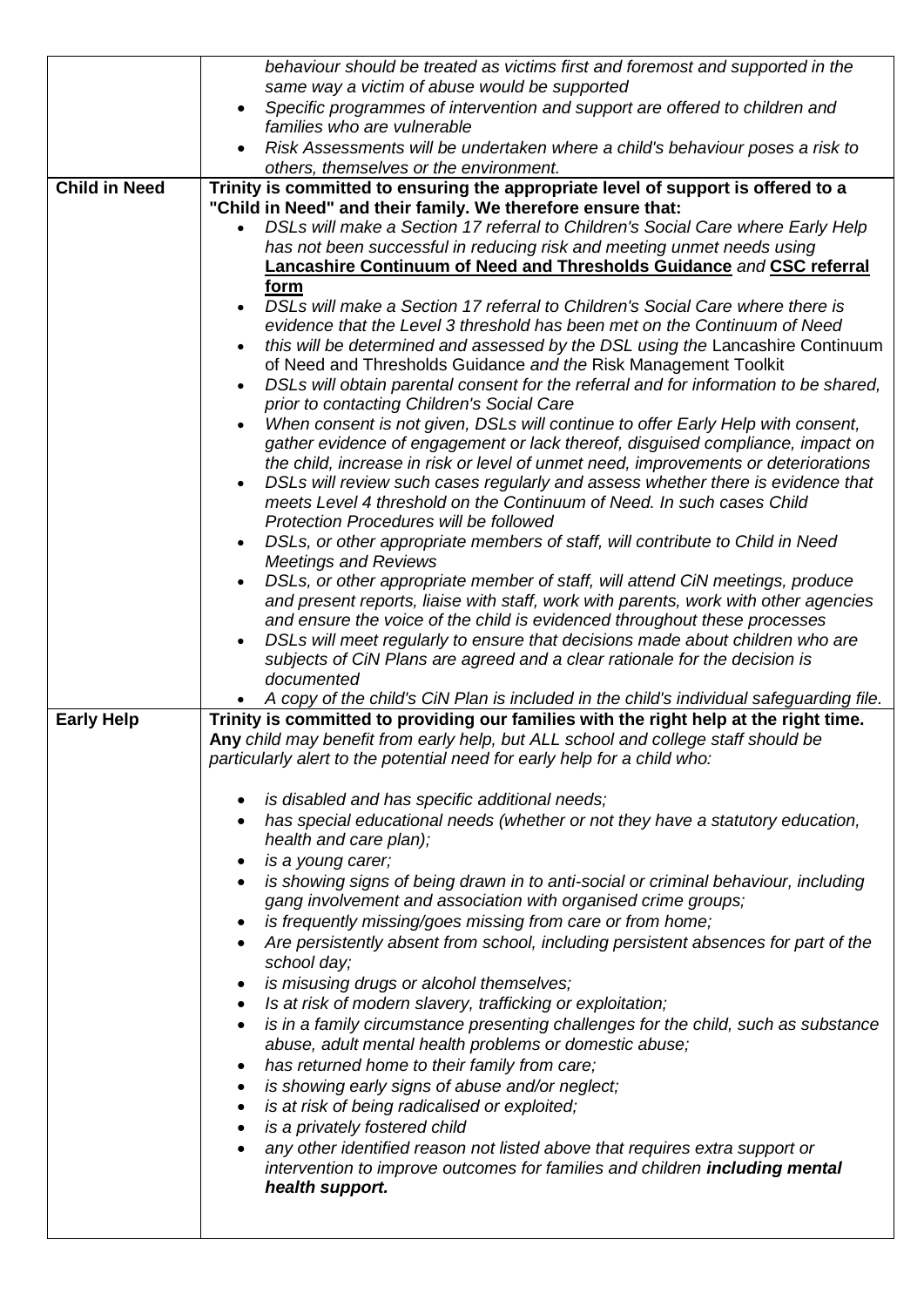|                     | We therefore ensure that:                                                                                                                                                                                                                                                                                                                                                                                                                                                                                                                                                                                                                                                                                                                                                                                                                                                                                                                                                       |  |
|---------------------|---------------------------------------------------------------------------------------------------------------------------------------------------------------------------------------------------------------------------------------------------------------------------------------------------------------------------------------------------------------------------------------------------------------------------------------------------------------------------------------------------------------------------------------------------------------------------------------------------------------------------------------------------------------------------------------------------------------------------------------------------------------------------------------------------------------------------------------------------------------------------------------------------------------------------------------------------------------------------------|--|
|                     | ALL staff can identify the risk factors that indicate a family or pupil may benefit<br>from Early Help                                                                                                                                                                                                                                                                                                                                                                                                                                                                                                                                                                                                                                                                                                                                                                                                                                                                          |  |
|                     | ALL staff will use the school's agreed format for letting the DSL know about Early<br>٠<br>Help requirements                                                                                                                                                                                                                                                                                                                                                                                                                                                                                                                                                                                                                                                                                                                                                                                                                                                                    |  |
|                     | DSLs will undertake a CAF assessment, when appropriate, to identify what Early<br>Help is required                                                                                                                                                                                                                                                                                                                                                                                                                                                                                                                                                                                                                                                                                                                                                                                                                                                                              |  |
|                     | DSLs will signpost and refer to appropriate support agencies<br>DSLs will lead on TAF meetings where is it appropriate for them to do so<br>DSLs will utilise Children and Family Wellbeing Service using the Request for<br><b>Support form</b><br>DSLs will refer to CSC where Early Help has not been successful in reducing risk<br>and meeting unmet needs using <b>Lancashire Continuum of Need and</b><br><b>Thresholds Guidance and CSC Referral Form</b><br>DSLs and other identified staff will identify and work with any organisations that<br>$\bullet$<br>are relevant in meeting the needs of pupils and their families<br>DSLs and other identified staff will initiate and maintain positive and supportive<br>$\bullet$<br>relationships with parents and carers of children who may benefit from Early Help<br>DSLs or appropriately trained school staff will generally be the lead for Early Help<br>cases if this is in the best interests of the family. |  |
| <b>Specific</b>     | Trinity is committed to keeping our children safe from specific forms of abuse.                                                                                                                                                                                                                                                                                                                                                                                                                                                                                                                                                                                                                                                                                                                                                                                                                                                                                                 |  |
| <b>Safeguarding</b> | We will formulate risk management plans where required using the guidance and                                                                                                                                                                                                                                                                                                                                                                                                                                                                                                                                                                                                                                                                                                                                                                                                                                                                                                   |  |
|                     | template below.                                                                                                                                                                                                                                                                                                                                                                                                                                                                                                                                                                                                                                                                                                                                                                                                                                                                                                                                                                 |  |
|                     | We will ensure that:                                                                                                                                                                                                                                                                                                                                                                                                                                                                                                                                                                                                                                                                                                                                                                                                                                                                                                                                                            |  |
|                     | ALL staff and volunteers understand that there are specific and emerging ways in<br>٠<br>which children can be abused and are aware of these specific issues, reporting<br>any concerns, in the appropriate manner to the DSL.                                                                                                                                                                                                                                                                                                                                                                                                                                                                                                                                                                                                                                                                                                                                                  |  |
|                     | Specific issues include (but are not limited to):                                                                                                                                                                                                                                                                                                                                                                                                                                                                                                                                                                                                                                                                                                                                                                                                                                                                                                                               |  |
|                     | Radicalisation: refers to the process by which a person comes to support terrorism and<br>forms of extremism. There is no single way of identifying an individual who is likely to be<br>susceptible to an extremist ideology.                                                                                                                                                                                                                                                                                                                                                                                                                                                                                                                                                                                                                                                                                                                                                  |  |
|                     | Trinity recognises that protection from extremism & radicalisation is a vital<br>element of safeguarding                                                                                                                                                                                                                                                                                                                                                                                                                                                                                                                                                                                                                                                                                                                                                                                                                                                                        |  |
|                     | ALL staff and volunteers will have 'due regard to the need to prevent people from<br>being drawn into terrorism', known as the 'Prevent Duty'<br><b>Prevent Safeguarding Lead Jill Wright</b>                                                                                                                                                                                                                                                                                                                                                                                                                                                                                                                                                                                                                                                                                                                                                                                   |  |
|                     | Prevent Governor Lead - Vicki Miller                                                                                                                                                                                                                                                                                                                                                                                                                                                                                                                                                                                                                                                                                                                                                                                                                                                                                                                                            |  |
|                     | ALL staff and volunteers will have a general understanding of how to identify a<br>child who may be at risk of radicalisation                                                                                                                                                                                                                                                                                                                                                                                                                                                                                                                                                                                                                                                                                                                                                                                                                                                   |  |
|                     | ALL staff and volunteers will use professional judgement in identifying children<br>who might be at risk of radicalisation and act proportionately                                                                                                                                                                                                                                                                                                                                                                                                                                                                                                                                                                                                                                                                                                                                                                                                                              |  |
|                     | The school <b>Online Safety Policy</b> will ensure the safety of children by ensuring<br>٠<br>they cannot access terrorist and extremist material when using the internet and                                                                                                                                                                                                                                                                                                                                                                                                                                                                                                                                                                                                                                                                                                                                                                                                   |  |
|                     | that suitable filtering software is in place<br>DSLs understand when it is appropriate to make a referral to the Channel Panel                                                                                                                                                                                                                                                                                                                                                                                                                                                                                                                                                                                                                                                                                                                                                                                                                                                  |  |
|                     | and are aware of how to do so.                                                                                                                                                                                                                                                                                                                                                                                                                                                                                                                                                                                                                                                                                                                                                                                                                                                                                                                                                  |  |
|                     |                                                                                                                                                                                                                                                                                                                                                                                                                                                                                                                                                                                                                                                                                                                                                                                                                                                                                                                                                                                 |  |
|                     | pdf<br><b>PREVENT</b>                                                                                                                                                                                                                                                                                                                                                                                                                                                                                                                                                                                                                                                                                                                                                                                                                                                                                                                                                           |  |
|                     | LANCASHIRE<br>SCHOOLS PREVENT + CHECKLIST.docx                                                                                                                                                                                                                                                                                                                                                                                                                                                                                                                                                                                                                                                                                                                                                                                                                                                                                                                                  |  |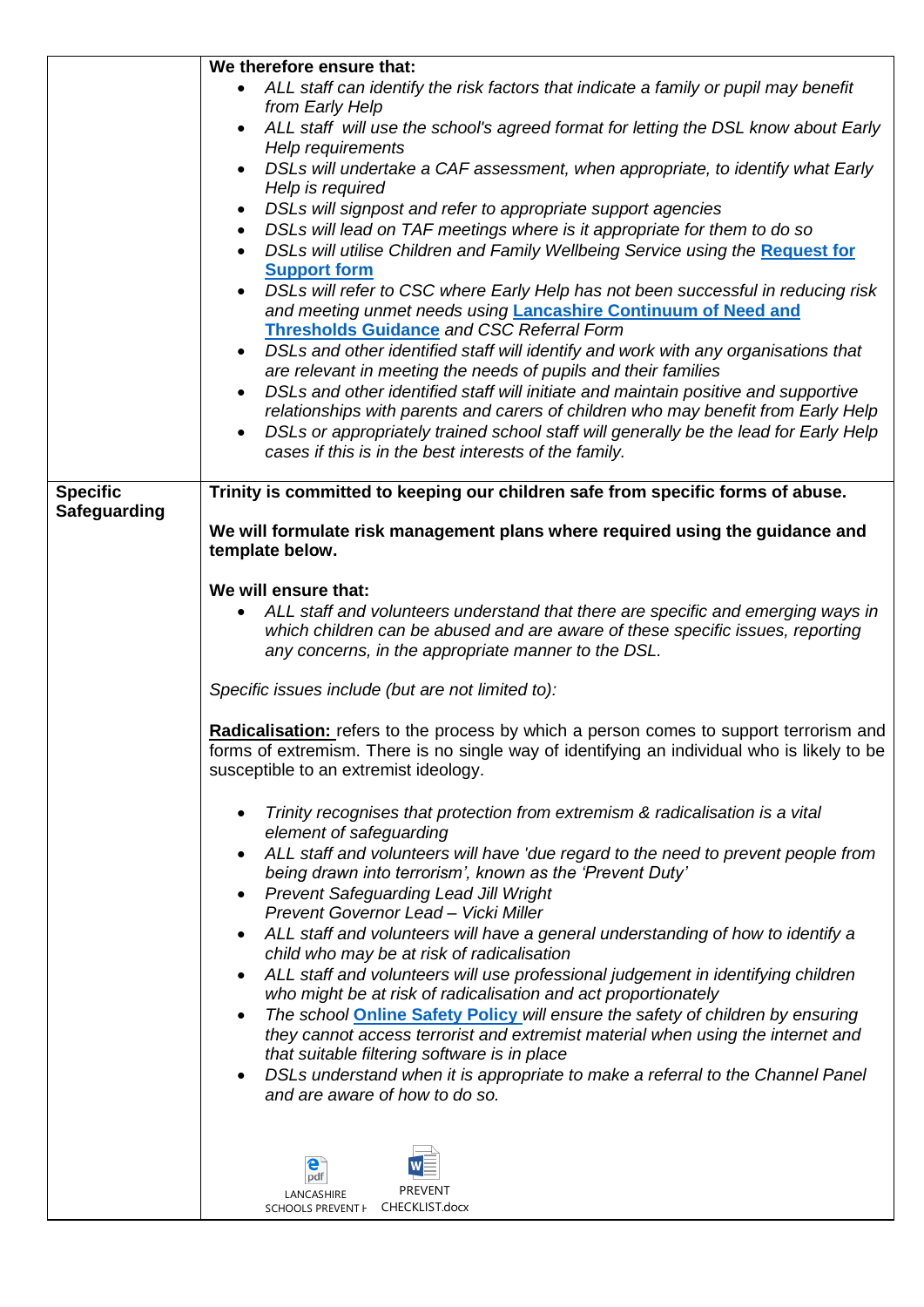**Child Sexual Exploitation (CSE)** involves exploitative situations, contexts and relationships where young people may receive something (e.g. food, accommodation, drugs, alcohol, gifts or simply affection) as a result of engaging in sexual activities. Trinity recognises that CSE can occur over time or be a one-off occurrence, and may happen without the pupil's immediate knowledge, e.g. through others sharing videos or images of them on social media. The perpetrator will always hold some kind of power which increases as the exploitative relationship develops. Sexual exploitation involves a degree of coercion, intimidation or enticement, including unwanted pressures from peers to have sex, sexual bullying including on line bullying (cyberbullying) and grooming. It is important to recognise that some young people who are being sexually exploited do not exhibit any external signs of this abuse and do not recognise that they are a victim of abuse.

- *The school curriculum (whereby sexual relationships/PSHE is delivered) will include relevant information around the risks associated with CSE*
- *The school* **[Online Safety Policy](file://///09064-vm-fs-1/teachers$/Admin/Policies/Curriculum/Trinity%20Online%20safety%20Policy%20May%202019.doc)** *will ensure the safety of children by ensuring they cannot access inappropriate material when using the internet and that suitable filtering software is in place*

School staff will be aware of the key indicators that a pupil is the victim of CSE, including:

- *• Appearing with unexplained gifts, money or new possessions.*
- *• Associating with other children involved in exploitation.*
- *• Suffering from changes in emotional wellbeing.*
- *• Misusing drugs or alcohol.*
- *• Going missing for periods of time or regularly coming home late.*
- *• Regularly missing school or education or not taking part.*
- *• Having older boyfriends or girlfriends.*
- *• Suffering from sexually transmitted infections.*
- *• Displaying sexual behaviours beyond expected sexual development.*
- *• Becoming pregnant.*

Where CSE, or the risk of it, is suspected, staff will discuss the case with the DSL. If after discussion a concern remains, local safeguarding procedures will be triggered.

**Child Criminal Exploitation -** is a form of child abuse. It occurs where an individual or group takes advantage of an imbalance of power to coerce, control, manipulate or deceive a child or young person under the age of 18 into any criminal activity:-

(a) in exchange for something the victim needs or wants, and/or

(b) for the financial or other advantage of the perpetrator or facilitator and/or (c) through violence or the threat of violence. Child criminal exploitation does not always involve physical contact; it can also occur through the use of technology. CCE:-

- *can affect any child or young person (male or female) under the age of 18 years*
- *can affect any vulnerable adult over the age of 18 years*
- *can still be exploitation even if the activity appears consensual*
- *can involve force and/or enticement-based methods of compliance and is often accompanied by violence or threats of violence*
- *can be perpetrated by individuals or groups, males or females, and young people or adults; and*
- *is typified by some form of power imbalance in favour of those perpetrating the exploitation. Whilst age may the most obvious, this power imbalance can also be due to a range of other factors including gender, cognitive ability, physical strength, status, and access to economic or other resources.*

All staff will be aware of the indicators that a pupil is a victim of CCE, including:

*Associating with other children involved in exploitation*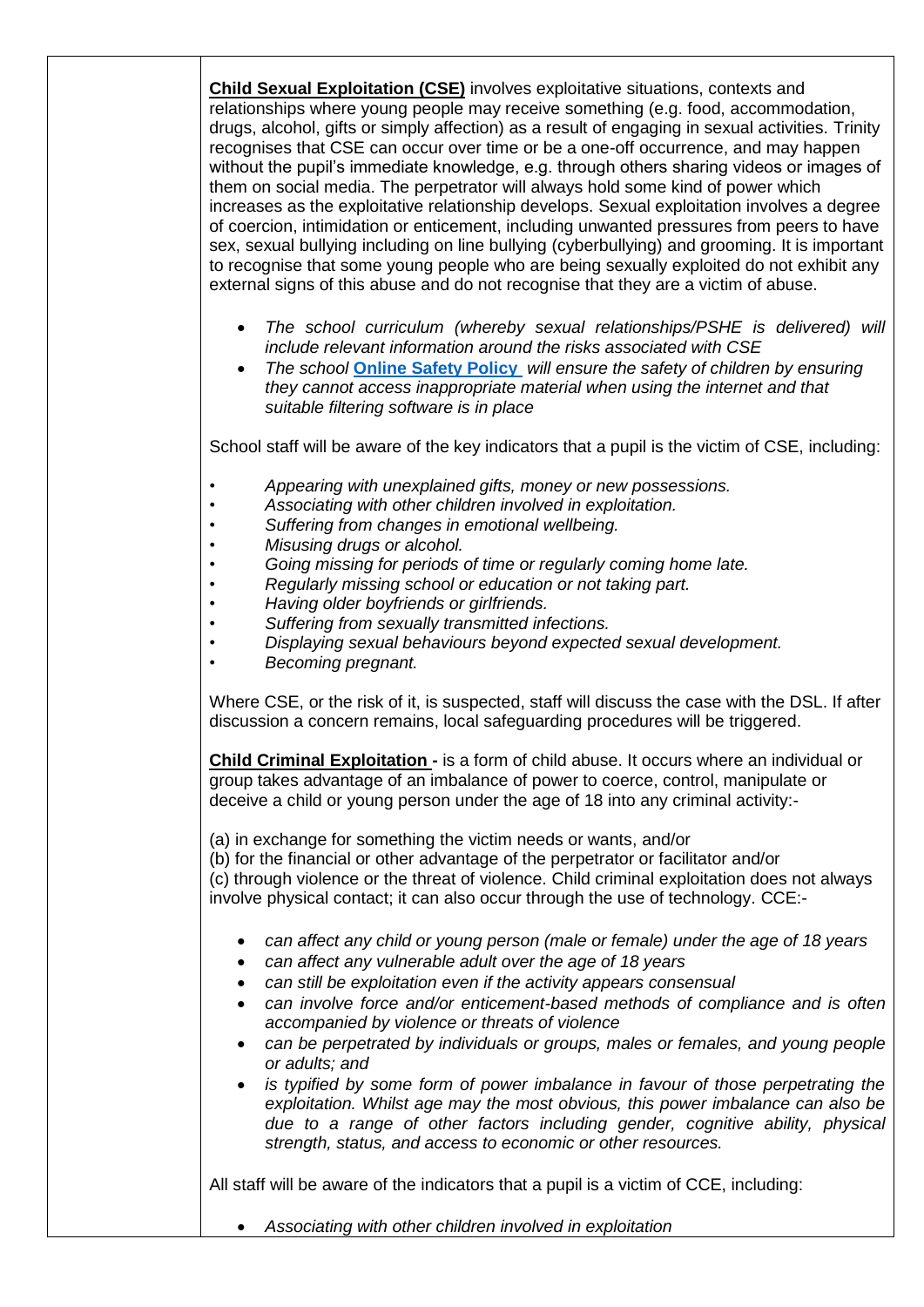|  | Suffering from changes in emotional wellbeing |  |  |  |
|--|-----------------------------------------------|--|--|--|
|--|-----------------------------------------------|--|--|--|

- *Misusing drugs or alcohol*
- *Going missing for periods of time or regularly coming home late*
- *Regularly missing school or education*
- *Appearing with unexplained gifts, money or new possessions.*

Criminal exploitation of children can include **County Lines**. This is a geographically widespread form of harm that is a typical feature of county lines criminal activity: drug networks or gangs groom and exploit children and young people to carry drugs and money from urban areas to suburban and rural areas, market and seaside towns or move drugs from A to B. Key to identifying potential involvement in county lines are missing episodes, when the victim may have been trafficked or the purpose of transporting drugs and a referral to the [National Referral Mechanism](https://www.gov.uk/government/publications/human-trafficking-victims-referral-and-assessment-forms/guidance-on-the-national-referral-mechanism-for-potential-adult-victims-of-modern-slavery-england-and-wales#what-the-national-referral-mechanism-is) should be considered in addition to normal safeguarding procedures.

**Honour Based Abuse (HBA) Honour based abuse** is a collection of practices used to control behaviour within families in order to protect perceived cultural and religious beliefs and/or **honour**. **Violence or abuse** can occur when perpetrators perceive that a relative has shamed the family and/or community by breaking their **honour** code. All staff will be alert to the signs of HBA, including concerns that a child is at risk of HBA, or has already suffered from HBA, and will consult with the DSL who will activate local safeguarding procedures if concerns arise.

**Forced Marriage** is one whereby one or both parties do not consent to marriage but are forced to do so through violence, threats or any form of coercion. Schools play an important role in safeguarding children from being forced to marry.

**Female Genital Mutilation (FGM)** is encompassed within the term Honour Based Abuse:

- ALL staff and volunteers are aware of the "one chance rule" and will report all *cases of suspected Honour Based Abuse or FGM to the DSL immediately*
- *FGM is illegal in the UK and a form of child abuse with long-lasting harmful consequences*
- *ALL staff need to be alert to the possibility of when a female pupil may be at risk of FGM or when it may have been conducted on them*
- *Whilst all staff should speak to the designated safeguarding lead (or deputy) with regard to any concerns about female genital mutilation (FGM), there is a specific legal duty on teachers. If a teacher, in the course of their work in the profession, discovers that an act of FGM appears to have been carried out on a girl under the age of 18 or there are concerns this may be about to happen, the teacher must report this to the police.*

*Indicators that a pupil may be at heightened risk of undergoing FGM include:*

- *The socio-economic position of the family and their level of integration into UK society*
- *The pupil coming from a community known to adopt FGM*
- *Any girl with a mother or sister who has been subjected to FGM*
- *Any girl withdrawn from PSHE*
- *Travel abroad or a long holiday with relatives to a country known to practise FSM.*

**Modern Slavery** Modern slavery encompasses human trafficking and slavery, servitude, and forced or compulsory labour. This can include CCE, CSE, and other forms of exploitation.

The Modern Slavery Act 2015 places a new statutory duty on public authorities, including schools, to notify the National Crime Agency (NCA) (section 52 of the Act) on observing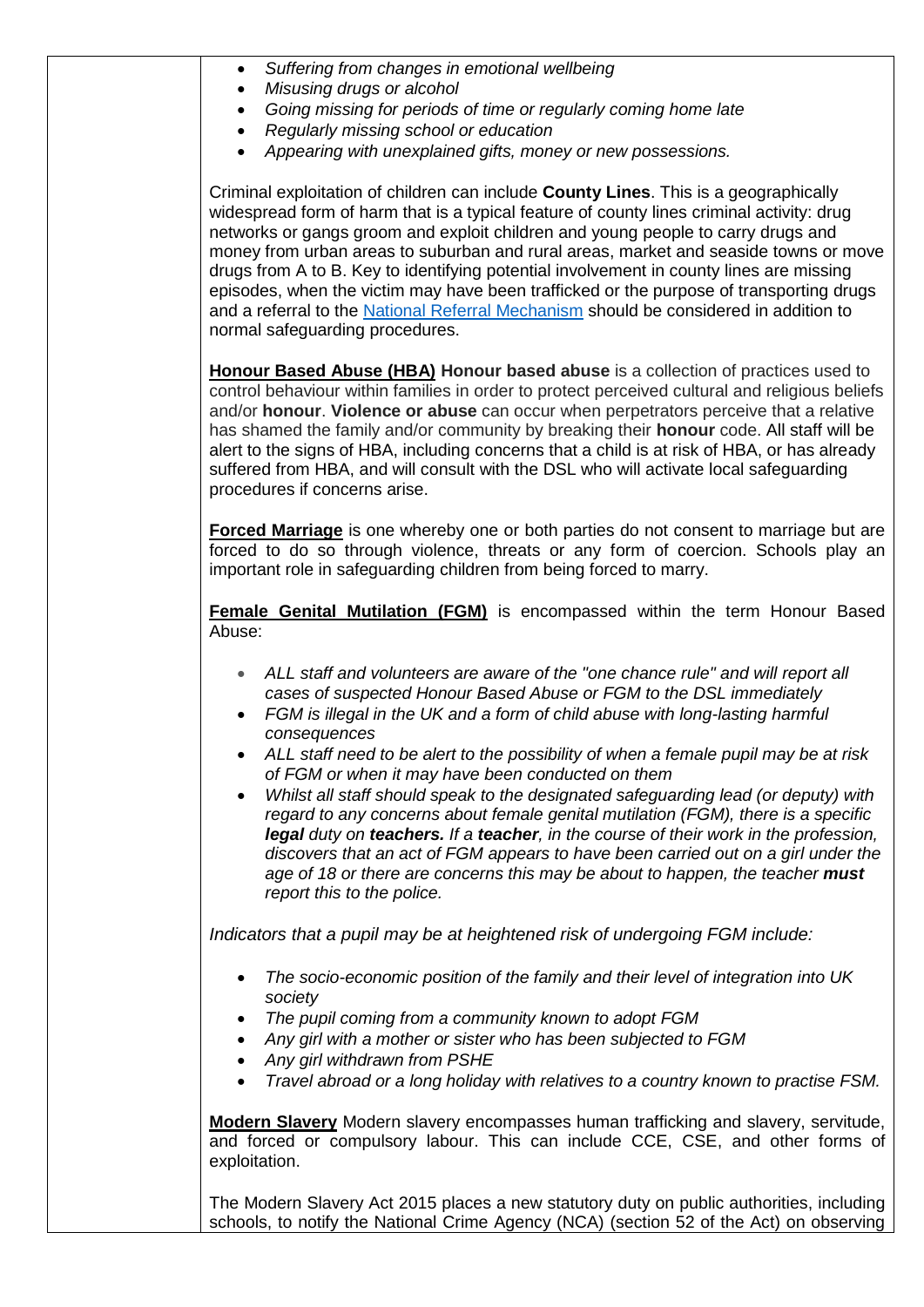signs or receiving intelligence relating to modern slavery. The public authority (including schools) bears this obligation where it has 'reasonable grounds to believe that a person may be a victim of slavery or human trafficking': *Staff must be aware of the above and contact the DSL should they suspect or receive information that either parents or their children may be victims of modern slavery. The DSL should then contact the NCA and follow their normal safeguarding procedures.*  **Peer on Peer Abuse (including sexual violence and harassment)** occurs when a young person is exploited, bullied and / or harmed by their peers who are the same or similar age; everyone directly involved in peer on peer abuse is under the age of 18. Please see [Peer on Peer abuse Pan Lancashire procedures](https://panlancashirescb.proceduresonline.com/chapters/p_peer_abuse.html)*.* Trinity will refer to specific guidance in Keeping Children Safe in Education Part five: Child on Child Sexual Violence and Sexual Harassment. This is most likely to include, but may not be limited to: *bullying (including cyberbullying);* physical abuse such as hitting, kicking, shaking, biting, hair pulling, or otherwise causing physical harm; sexual violence and sexual harassment; sexting (also known as youth produced sexual imagery); and initiation/hazing type violence and rituals. This will also include **Upskirting.** *It typically involves taking a photograph under a person's clothing without them knowing, with the intention of viewing their genitals or buttocks for sexual gratification or causing humiliation, distress or alarm. ALL staff and volunteers understand that children can abuse other children* • ALL staff and volunteers will inform the DSL of suspected peer abuse and record *in line with schools recording policy Peer on peer abuse will be taken as seriously as any other form of abuse All staff understand that abuse is abuse and should never be tolerated or passed off as "banter", "just having a laugh" or "part of growing up All staff will understand that pupils with SEND are more prone to peer group isolation and school will have extra pastoral support to address this.*  • Physical abuse between peers will be managed under the school's **Behaviour [Policy](file://///09064-vm-fs-1/teachers$/Admin/Policies/Behaviour%20and%20Safety/Trinity%20Behaviour%20Policy%20UPDATED%202020.docx) Emotional abuse between peers will be managed under the school's [Anti-](file://///09064-vm-fs-1/teachers$/Admin/Policies/Behaviour%20and%20Safety/Trinity%20Behaviour%20Policy%20UPDATED%202020.docx)[Bullying Policy](file://///09064-vm-fs-1/teachers$/Admin/Policies/Behaviour%20and%20Safety/Trinity%20Behaviour%20Policy%20UPDATED%202020.docx)** • Harmful sexual behaviour will be identified and managed using the **Brook Traffic [Light Tool](https://www.brook.org.uk/our-work/category/sexual-behaviours-traffic-light-tool)** *and with support and guidance from LCC Schools Safeguarding Officers Sexting – (See specific guidance below in regards to Sexting) In cases of suspected or actual peer on peer abuse a risk assessment will be undertaken and appropriate and proportionate control measures put in place to manage and reduce risk. DSLs understand that regarding peer on peer abuse, the victim and the perpetrator are likely to have unmet needs and require support and assessment to determine these The DSL will assess on a case-by-case basis, supported by children's social care and the police if required to ensure the most appropriate response for the children / young people involved. The DSL will consider: the wishes of the victim in terms of how they want to proceed the nature of the alleged incident the ages of the children involved the development stages of the children involved any power imbalance between the children is the incident a one-off or a sustained pattern of abuse are there ongoing risks to the victim, other children, school or college staff*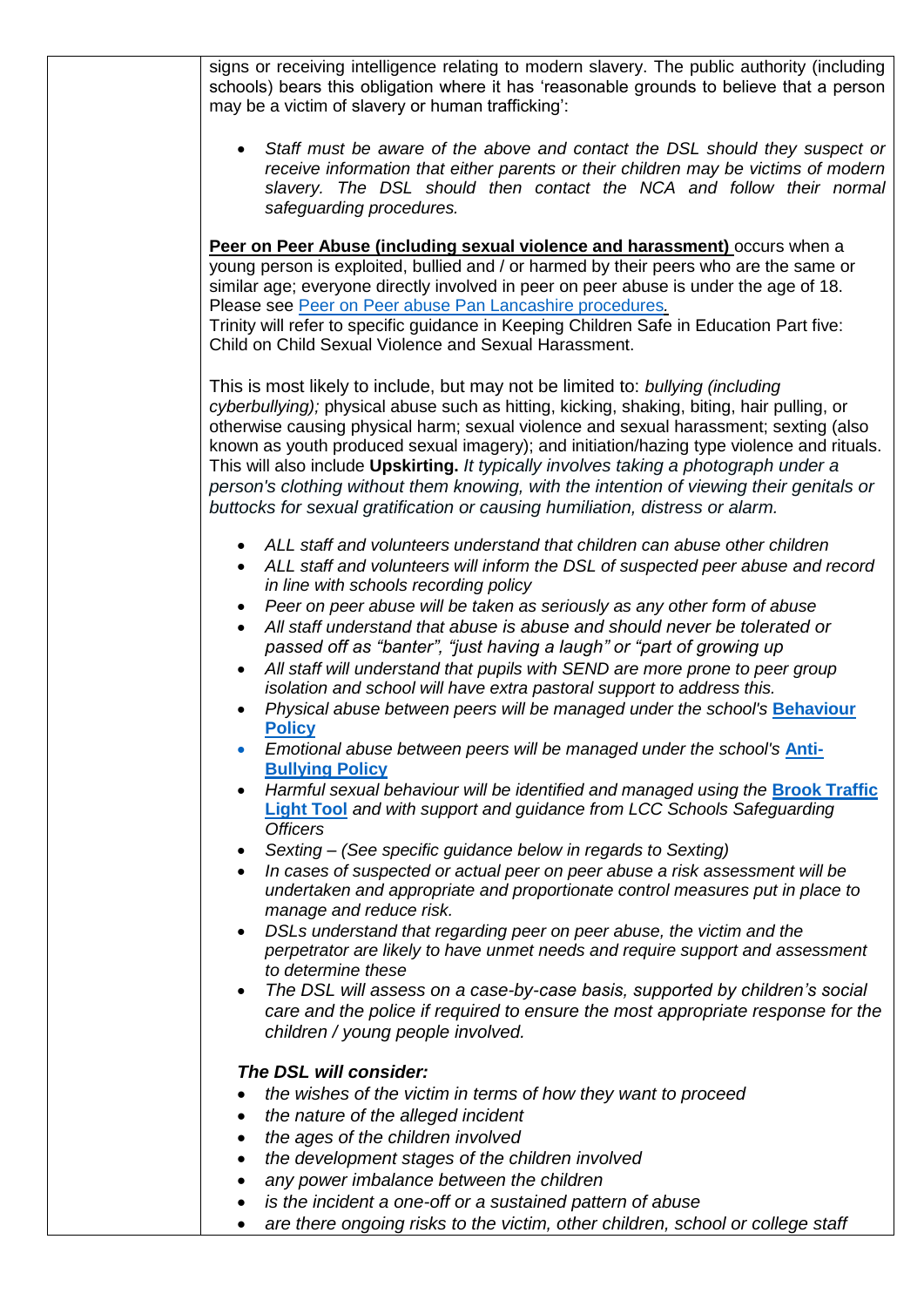*contextual safeguarding issues.*

*Following a report of sexual violence, the designated safeguarding lead (or deputy) will make an immediate risk and needs assessment, considering:* 

- *the victim*
- *the alleged perpetrator*
- *all other children (and if appropriate adult students and staff).*
- *Risk assessments will be recorded and kept under review as a minimum termly.*

*Examples of risk Assessments and Guidance below:*



(Further detailed guidance on Child on Child Sexual Violence and Sexual Harassment is found in Keeping Children Safe in Education 2020, part 5).

**Domestic abuse** is any incident or pattern of incidents of controlling, coercive, threatening behaviour, violence or abuse between those aged 16 and over who are, or have been, intimate partners or family members regardless of gender or sexuality. The abuse can encompass, but is not limited to:

- Psychological
- Physical
- Sexual
- Financial
- Emotional

Exposure to domestic abuse and / or violence can have a serious, long lasting emotional and psychological impact on children. In some cases, a child may blame themselves for the abuse or may have had to leave the family home as a result. All staff will be aware of the signs of domestic abuse and follow the appropriate safeguarding procedures where concerns arise.

 *ALL staff and volunteers understand what domestic abuse is and the potential impact upon children and how this might be displayed.* 

## *The DSLs will: -*

- *Ensure that the school has suitably trained Key Adult/s in order to fulfil its obligations under Operation Encompass*
- *Ensure that the school's commitment to Operation Encompass is known throughout the school community via the means of staff training, parental letters, posters and the school website*
- *Trinity will provide an overview of Operation Encompass with the names of the Op Encompass leads and a link to the Op Encompass website [\(https://www.operationencompass.org/\)](https://www.operationencompass.org/) Operation Encompass lead(s) at Trinity are Jill wright and Carol Corrigan.*

**Children Missing from Education** can be a potential sign of abuse or neglect *including sexual exploitation, child criminal exploitation, undergoing female genital mutilation, forced marriage or travelling to conflict zones.* 

 *ALL staff and volunteers follow school procedures when a child misses education particularly on repeat occasions to help identify the risk of abuse and neglect*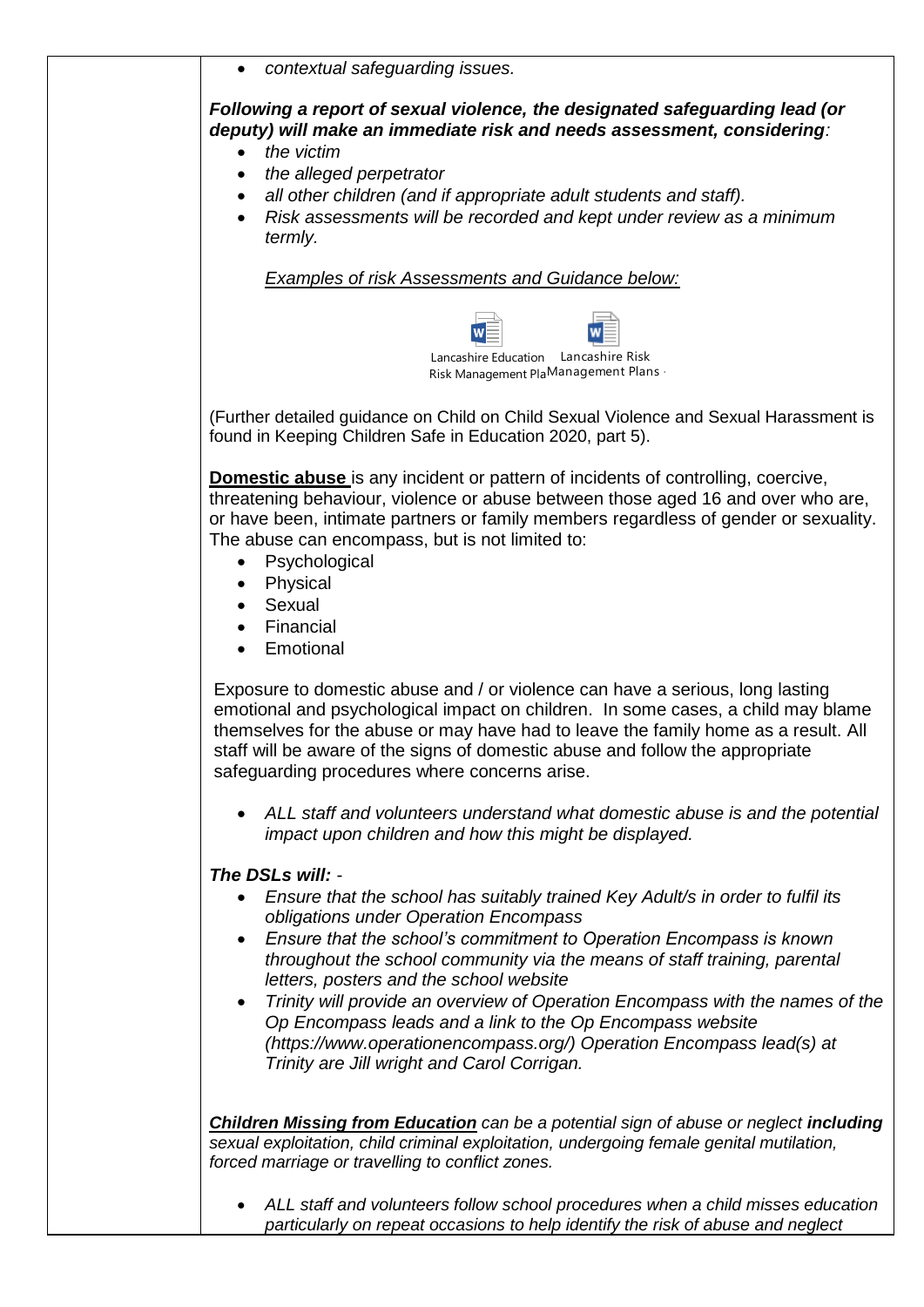| $\bullet$                           | The school Attendance Policy is up to date, reviewed annually and includes<br>reference to CME and procedures followed in the case of children missing or who<br>have attendance concerns                                                                                                                                                                                                                                                                      |
|-------------------------------------|----------------------------------------------------------------------------------------------------------------------------------------------------------------------------------------------------------------------------------------------------------------------------------------------------------------------------------------------------------------------------------------------------------------------------------------------------------------|
|                                     | There is an admissions policy and an attendance register                                                                                                                                                                                                                                                                                                                                                                                                       |
|                                     | The Local Authority is informed of any pupil who fails to attend school regularly, or                                                                                                                                                                                                                                                                                                                                                                          |
|                                     | has been absent without the schools permission for a continuous period of 10<br>school days or more                                                                                                                                                                                                                                                                                                                                                            |
|                                     | <b>Where reasonably possible</b> schools and colleges should hold more than one<br>emergency contact number for their pupils and students.                                                                                                                                                                                                                                                                                                                     |
|                                     | ALL staff will be aware that children going missing from education can be a<br>warning sign of safeguarding considerations.                                                                                                                                                                                                                                                                                                                                    |
| the police.                         | Sexting is defined as the production and/or sharing of sexual photos and videos of and<br>by young people who are under the age of 18. (UKCCIS, 2016), It includes nude or<br>nearly nude images and/or sexual acts. It is also referred to as 'youth produced sexual<br>imagery'. 'Sexting' does not include the sharing of sexual photos and videos of under-18<br>year olds with or by adults. This is a form of child sexual abuse and must be referred to |
|                                     | School staff are aware of how to manage sexting incidents and must pass on any<br>incidents or concerns to the DSL                                                                                                                                                                                                                                                                                                                                             |
|                                     | School staff are aware that they should never view, download or share the<br>imagery, or ask a child to share or download - this is illegal                                                                                                                                                                                                                                                                                                                    |
| $\bullet$                           | If staff have already viewed the imagery by accident (e.g. if a young person has<br>showed it to them before they could ask them not to), report this to the DSL<br>Staff will not delete the imagery or ask the young person to delete it.                                                                                                                                                                                                                    |
| $\bullet$                           | Staff will not ask the young person(s) who are involved in the incident to disclose<br>information regarding the imagery. This is the responsibility of the DSL                                                                                                                                                                                                                                                                                                |
| $\bullet$<br>$\bullet$<br>$\bullet$ | Staff will keep details of the incident confidential, reporting this to the DSL<br>Staff are mindful not to do anything to blame or shame any young people involved<br>The incident will be followed up by the DSL or Deputies and follow appropriate<br>guidelines as set in (UKCCIS, 2016).                                                                                                                                                                  |
|                                     | The DSL will attempt to understand what the image contains without viewing it<br>and the context surrounding its creation and distribution.                                                                                                                                                                                                                                                                                                                    |
|                                     | If the DSL/SLT must view the images, this should be discussed and done so in a<br>private space and the reasoning behind this must be logged on the incident<br>report.                                                                                                                                                                                                                                                                                        |
|                                     | Other vulnerable categories                                                                                                                                                                                                                                                                                                                                                                                                                                    |
|                                     | ALL staff will have read Annex A of Keeping Children Safe in Education and be<br>aware of specific forms of abuse and safeguarding issues and vulnerable groups<br>of children including;                                                                                                                                                                                                                                                                      |
| ٠                                   | Children in the Court system;                                                                                                                                                                                                                                                                                                                                                                                                                                  |
| $\bullet$                           | Children with family members in prison<br><b>Child Criminal Exploitation</b>                                                                                                                                                                                                                                                                                                                                                                                   |
| ٠                                   | Homelessness                                                                                                                                                                                                                                                                                                                                                                                                                                                   |
|                                     | For all specific safeguarding issues, DSLs will seek advice from LCC Schools<br>Safeguarding Officers or MASH Education Officers and follow national and local                                                                                                                                                                                                                                                                                                 |
|                                     | guidance. https://panlancashirescb.proceduresonline.com/chapters/contents.html                                                                                                                                                                                                                                                                                                                                                                                 |
|                                     | <b>Pupils with SEND</b><br>When managing safeguarding in relation to pupils with SEND, staff will be aware of the                                                                                                                                                                                                                                                                                                                                              |
| following:                          |                                                                                                                                                                                                                                                                                                                                                                                                                                                                |
|                                     | Pupils with SEND or disabilities are nearly 4 times more likely to be a victim of                                                                                                                                                                                                                                                                                                                                                                              |

*abuse*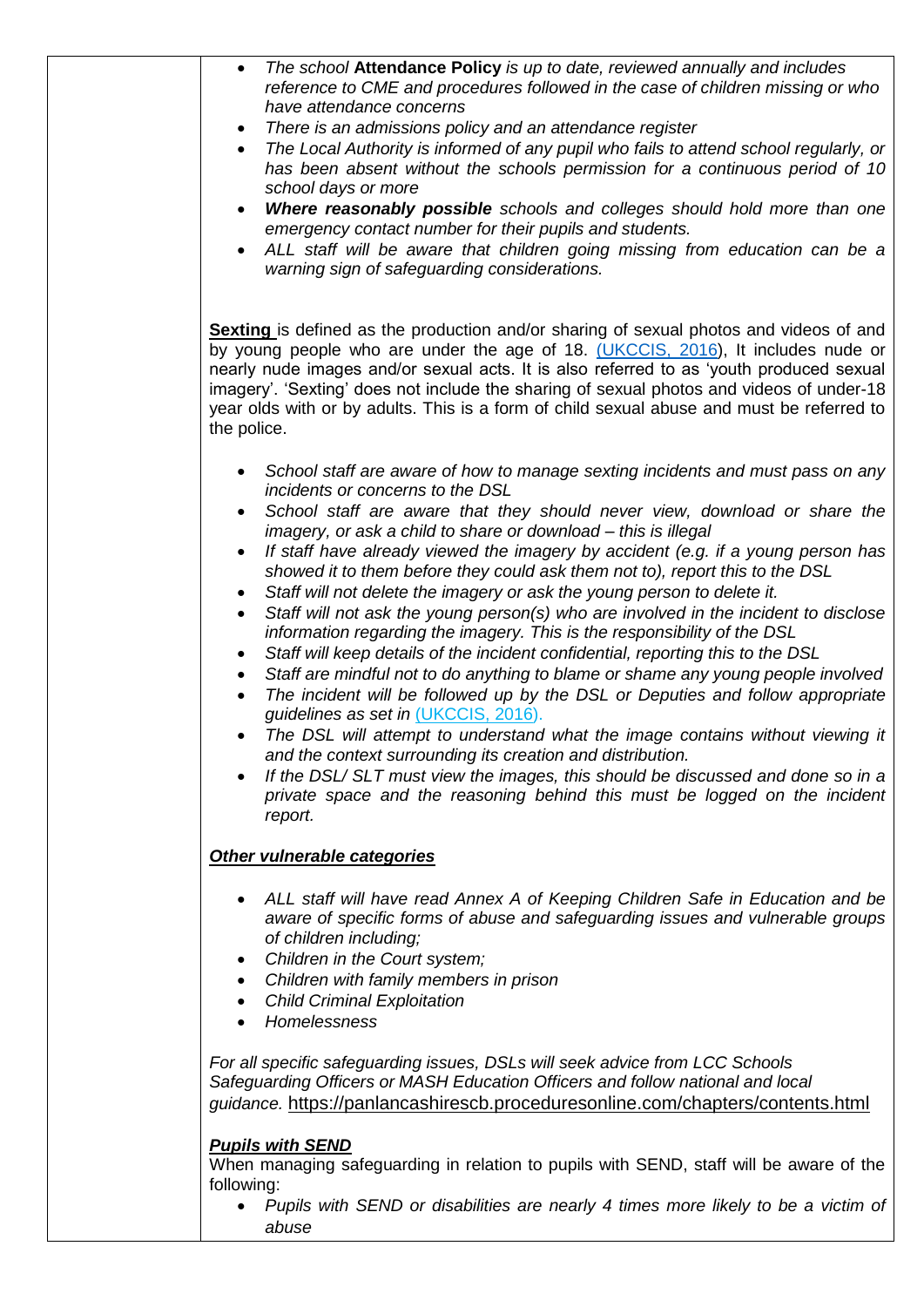|                       | Certain indicators of abuse, such as behaviour, mood and injury, may relate to the<br>pupil's disability without further exploration; however, it should never be assumed<br>that a pupil's indicators relate only to their disability<br>Pupils with SEND can be disproportionally impacted by issues such as bullying,<br>$\bullet$<br>without outwardly showing any signs<br>Communication barriers may exist, as well as difficulties in overcoming these<br>$\bullet$<br>barriers<br>When reporting concerns or making referrals for pupils with SEND, the above factors will<br>always be taken into consideration. When managing a safeguarding issue relating to a<br>pupil with SEND, the DSL will liaise with the school's SENCO, as well as the pupil's<br>parents where appropriate, to ensure that the pupil's needs are met effectively. |
|-----------------------|--------------------------------------------------------------------------------------------------------------------------------------------------------------------------------------------------------------------------------------------------------------------------------------------------------------------------------------------------------------------------------------------------------------------------------------------------------------------------------------------------------------------------------------------------------------------------------------------------------------------------------------------------------------------------------------------------------------------------------------------------------------------------------------------------------------------------------------------------------|
|                       |                                                                                                                                                                                                                                                                                                                                                                                                                                                                                                                                                                                                                                                                                                                                                                                                                                                        |
| <b>Online Safety</b>  | Trinity is committed to keeping pupils safe online. As part of a broad and balanced<br>curriculum, all pupils will be made aware of online risks and taught how to stay<br>safe online. We therefore ensure that:                                                                                                                                                                                                                                                                                                                                                                                                                                                                                                                                                                                                                                      |
|                       | ALL staff and volunteers understand that children can be harmed online via hurtful<br>and abusive messages, enticing children to engage in age inappropriate<br>conversations, sharing and production of indecent images or encouraging risk<br>taking behaviour<br>The school's <b>Online Safety Policy</b> details how we keep pupils safe when using<br>$\bullet$<br>the internet and mobile technology                                                                                                                                                                                                                                                                                                                                                                                                                                             |
|                       | Online bullying by pupils, via texts and emails, will be treated as seriously as any<br>$\bullet$<br>other type of bullying and will be managed through our <b>Anti-bullying /</b><br><b>Behaviour Policy</b>                                                                                                                                                                                                                                                                                                                                                                                                                                                                                                                                                                                                                                          |
|                       | There is a clear and explicit procedure for dealing with mobile phones that are<br>brought into school by children                                                                                                                                                                                                                                                                                                                                                                                                                                                                                                                                                                                                                                                                                                                                     |
|                       | DfE advice; Searching, Screening and Confiscation is followed where there is<br>$\bullet$                                                                                                                                                                                                                                                                                                                                                                                                                                                                                                                                                                                                                                                                                                                                                              |
|                       | a need to search a pupil for a mobile device                                                                                                                                                                                                                                                                                                                                                                                                                                                                                                                                                                                                                                                                                                                                                                                                           |
|                       | When school become aware of an online safety issue that has occurred outside of<br>$\bullet$<br>school, it is managed in accordance with the school Online Safety Policy                                                                                                                                                                                                                                                                                                                                                                                                                                                                                                                                                                                                                                                                               |
|                       | The school has appropriate filters and monitoring systems in place regarding use<br>of internet (3G and 4G) in school - these are detailed in the Online Safety Policy.                                                                                                                                                                                                                                                                                                                                                                                                                                                                                                                                                                                                                                                                                |
| <b>Record Keeping</b> | Trinity is committed to recording all matters relating to the welfare of children in a                                                                                                                                                                                                                                                                                                                                                                                                                                                                                                                                                                                                                                                                                                                                                                 |
|                       | relevant format. We therefore ensure that:                                                                                                                                                                                                                                                                                                                                                                                                                                                                                                                                                                                                                                                                                                                                                                                                             |
|                       | DSLs will create and maintaining accurate safeguarding records                                                                                                                                                                                                                                                                                                                                                                                                                                                                                                                                                                                                                                                                                                                                                                                         |
|                       | There is an agreed format for reporting all matters relating to child wellbeing, from<br>٠                                                                                                                                                                                                                                                                                                                                                                                                                                                                                                                                                                                                                                                                                                                                                             |
|                       | an early help requirement to a disclosure of abuse                                                                                                                                                                                                                                                                                                                                                                                                                                                                                                                                                                                                                                                                                                                                                                                                     |
|                       | ALL staff use the agreed format for passing on concerns<br>٠<br>Concerns should be factual and evidence based<br>٠                                                                                                                                                                                                                                                                                                                                                                                                                                                                                                                                                                                                                                                                                                                                     |
|                       | Concerns should be written in ink, signed and dated<br>٠                                                                                                                                                                                                                                                                                                                                                                                                                                                                                                                                                                                                                                                                                                                                                                                               |
|                       | Concerns should be passed directly to the DSL<br>٠                                                                                                                                                                                                                                                                                                                                                                                                                                                                                                                                                                                                                                                                                                                                                                                                     |
|                       | ALL concern logs will be kept either in whole school safeguarding files                                                                                                                                                                                                                                                                                                                                                                                                                                                                                                                                                                                                                                                                                                                                                                                |
|                       | A pupil will have an individual safeguarding file when there has been a number of                                                                                                                                                                                                                                                                                                                                                                                                                                                                                                                                                                                                                                                                                                                                                                      |
|                       | concerns, an offer of Early Help or the family is, or has been at Level 2 or above<br>on the Continuum of Need                                                                                                                                                                                                                                                                                                                                                                                                                                                                                                                                                                                                                                                                                                                                         |
|                       | DSLs will record all discussions, decisions and rationale behind decisions and                                                                                                                                                                                                                                                                                                                                                                                                                                                                                                                                                                                                                                                                                                                                                                         |
|                       | sharing of information in the child's records                                                                                                                                                                                                                                                                                                                                                                                                                                                                                                                                                                                                                                                                                                                                                                                                          |
|                       | DSLs will record evidence of child's wishes, professional challenge, offers of early<br>help and multi-agency working                                                                                                                                                                                                                                                                                                                                                                                                                                                                                                                                                                                                                                                                                                                                  |
|                       | When individual pupils are discussed during staff meetings, such as supervision,<br>$\bullet$                                                                                                                                                                                                                                                                                                                                                                                                                                                                                                                                                                                                                                                                                                                                                          |
|                       | staff updates or risk assessments etc. pupil information should be anonymised or                                                                                                                                                                                                                                                                                                                                                                                                                                                                                                                                                                                                                                                                                                                                                                       |
|                       | stored in a secure manner                                                                                                                                                                                                                                                                                                                                                                                                                                                                                                                                                                                                                                                                                                                                                                                                                              |
|                       | All safeguarding records will be stored securely in a locked room/cabinet<br>Only DSLs and other named staff will have access to safeguarding records                                                                                                                                                                                                                                                                                                                                                                                                                                                                                                                                                                                                                                                                                                  |
|                       | A pupil's safeguarding file will be transferred, in its entirety, to the educational                                                                                                                                                                                                                                                                                                                                                                                                                                                                                                                                                                                                                                                                                                                                                                   |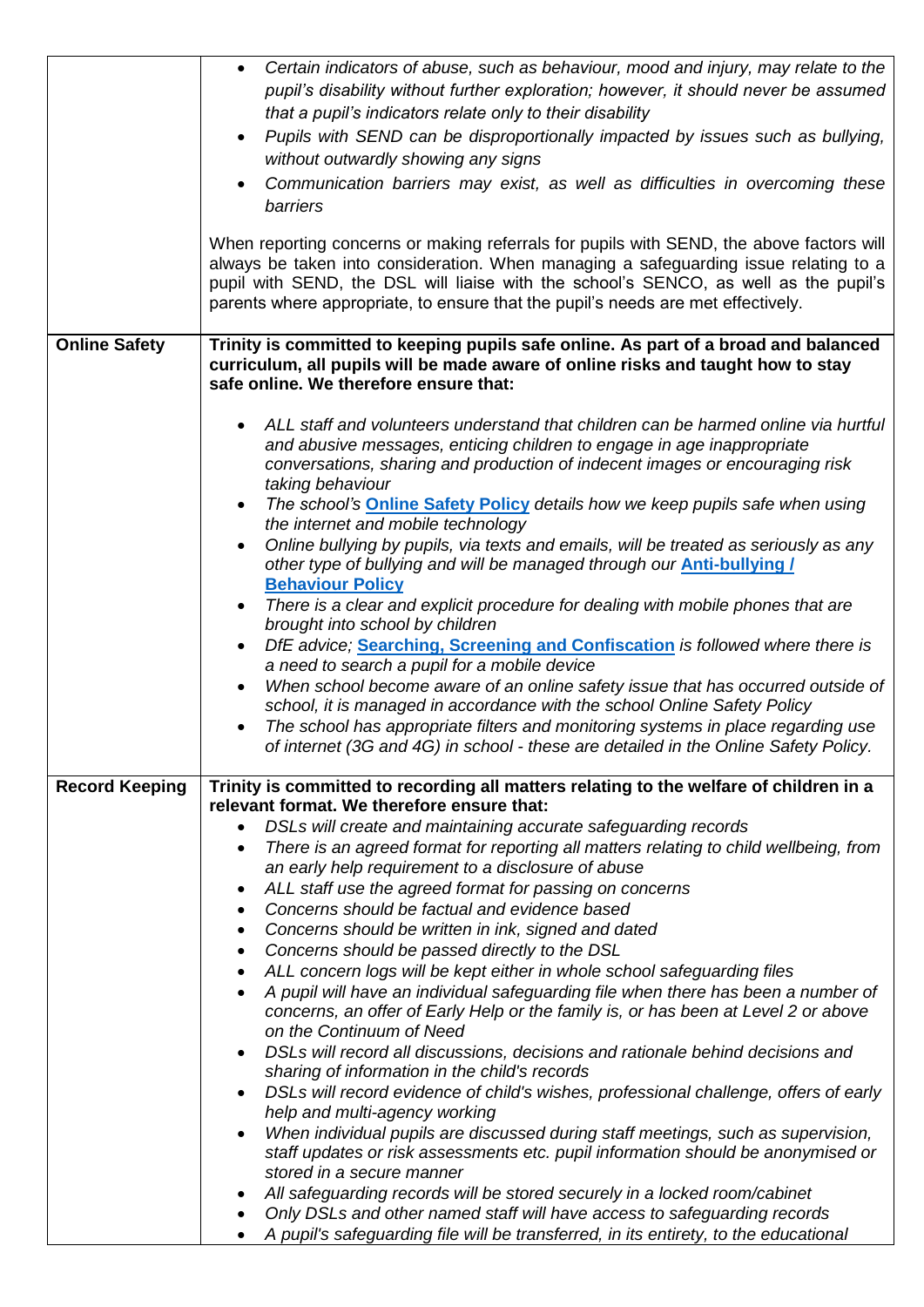|                    | establishment where the child moves to, unless there is ongoing legal action                      |
|--------------------|---------------------------------------------------------------------------------------------------|
|                    | The safeguarding file will be sent securely to the DSL at the receiving school                    |
|                    | $\bullet$                                                                                         |
|                    | A receipt will be obtained at time of transfer and the responsibility for the<br>$\bullet$        |
|                    | safeguarding records will pass to the receiving school                                            |
|                    | The educational establishment where the pupil attends at statutory school leaving                 |
|                    |                                                                                                   |
|                    | age (18) will securely retain the safeguarding records until the child's $25th$                   |
|                    | birthday. Safeguarding records will then be destroyed securely                                    |
|                    | School will seek advice from legal services and/or Schools Safeguarding Officers<br>$\bullet$     |
|                    | if any staff are unclear about any aspects of safeguarding record keeping.                        |
|                    |                                                                                                   |
| <b>Safer</b>       | Trinity is committed to keeping pupils safe by ensuring that adults who work or                   |
| <b>Recruitment</b> | volunteer in school are safe to do so. We therefore ensure that:                                  |
|                    | <b>LCC Human Resources guidance</b> is adhered to, to ensure that there is a strong<br>$\bullet$  |
|                    | reference and commitment to safeguarding during advertisement, selection and                      |
|                    | recruitment of new staff                                                                          |
|                    |                                                                                                   |
|                    | Ensure that there are sufficient staff/Governors who have undertaken appropriate                  |
|                    | Safer Recruitment training in the last 5 years to enable at least one person on                   |
|                    | every recruitment panel to be appropriately trained. This is a legal requirement.                 |
|                    | There are at least 2 people on each selection panel.<br>$\bullet$                                 |
|                    |                                                                                                   |
|                    | ALL staff will monitor the conduct of all adults who come into contact with children              |
|                    | at school and report any concerns to the Headteacher or Chair of Governors                        |
|                    | Relevant, proportionate and lawful checks are undertaken on all adults who<br>$\bullet$           |
|                    | regularly work at, or visit the school                                                            |
|                    |                                                                                                   |
|                    | A Single Central Record is kept of checks that are undertaken on all adults who                   |
|                    | regularly work at, or visit the school                                                            |
|                    | The SCR is stored securely, electronically and only accessed by designated staff<br>$\bullet$     |
|                    | and governors                                                                                     |
|                    | Safeguarding Governor should evidence regular (at least termly)<br>$\bullet$                      |
|                    |                                                                                                   |
|                    | oversight/scrutiny of the SCR                                                                     |
|                    | Evidence of staff members identity, required qualifications and the right to work in<br>$\bullet$ |
|                    | the UK will be kept in individual personnel files                                                 |
|                    | Covering (umbrella) letters will be obtained from agencies and other employers<br>$\bullet$       |
|                    | that provide staff to work in school to confirm that appropriate checks have been                 |
|                    |                                                                                                   |
|                    | undertaken. Agencies will be requested to complete the checklist found at                         |
|                    | Appendix Q of the R&S Guidance.                                                                   |
|                    |                                                                                                   |
|                    |                                                                                                   |
|                    |                                                                                                   |
|                    | Appendix Q -                                                                                      |
|                    | Agency R&S checklis                                                                               |
|                    |                                                                                                   |
|                    |                                                                                                   |
|                    | Individual identity checks will be undertaken on those staff detailed above to<br>$\bullet$       |
|                    | ensure they are employees of the named agency/employer                                            |
|                    |                                                                                                   |
|                    | A transfer of control agreement will be used where other agencies/organisations<br>$\bullet$      |
|                    | use school premises and are not operating under school's safeguarding policies                    |
|                    | and procedures                                                                                    |
|                    | Adults who are involved in the management or provision of child care of children<br>$\bullet$     |
|                    |                                                                                                   |
|                    | in Early Years, or in out of school provision for children up to 8 years old, will                |
|                    | make a declaration that they are not disqualified under the Child Care Act 2006.                  |
|                    | With regard to Disqualification Under the Childcare Act we will adhere to                         |
|                    | <b>Guidance from Lancashire County Council Human Resources</b>                                    |
|                    |                                                                                                   |
|                    | This declaration will be renewed annually and evidenced using the LCC staff<br>$\bullet$          |
|                    | declaration form April 2020. This form will be retained and stored securely.                      |
|                    |                                                                                                   |
|                    |                                                                                                   |
|                    | Staff declaration<br>Guidance and<br><b>ANNUAL STAFF</b>                                          |
|                    | CONFIRMATION FOlform April 2020.doc/<br>FAQs.docx                                                 |
|                    |                                                                                                   |
|                    | When an issue is declared, advice will be sought from Ofsted about the need to                    |
|                    | apply for a waiver. If a waiver is necessary, a risk assessment will be carried out               |
|                    | and proportionate measures put in place until a waiver has been issued or                         |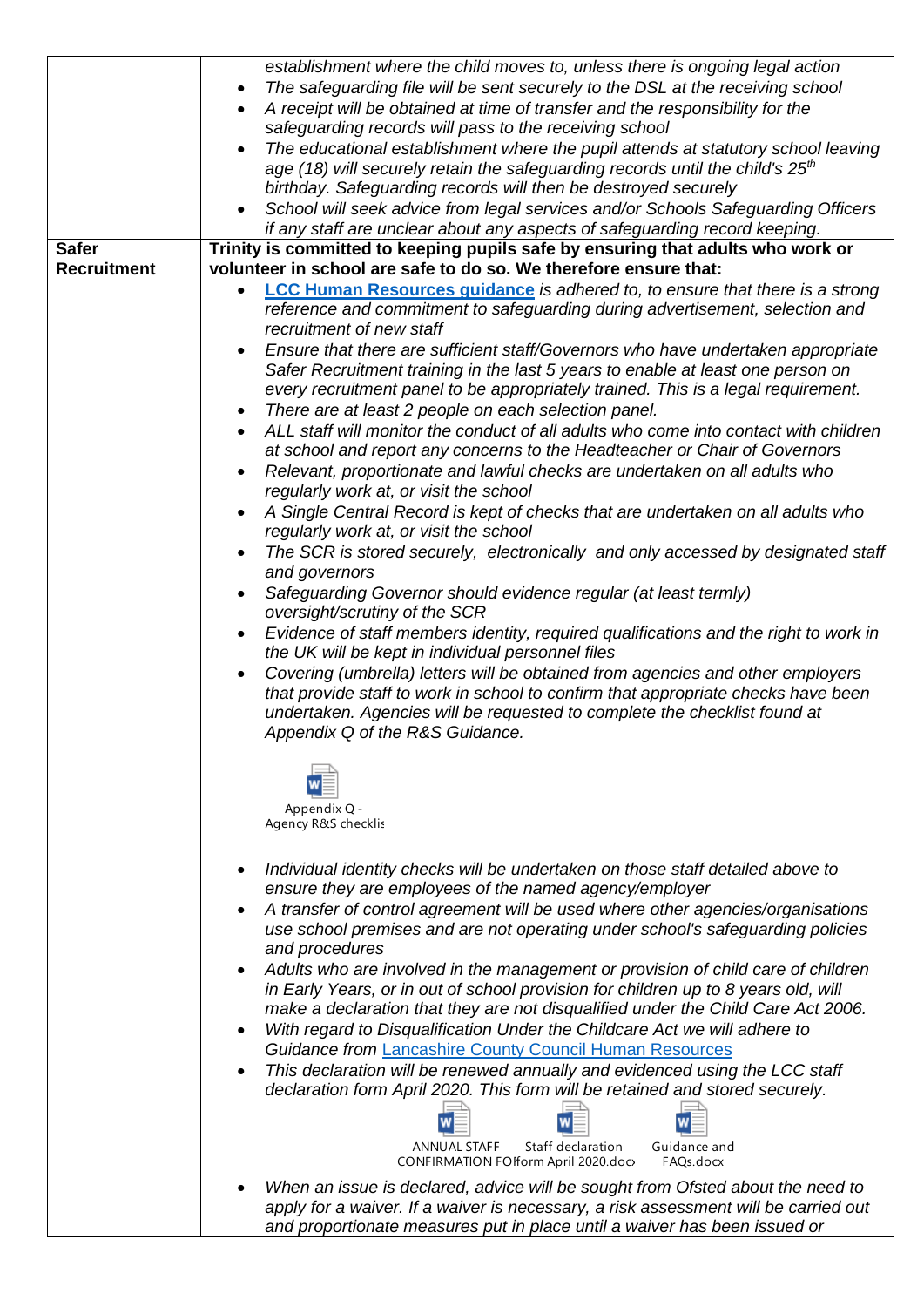|                                                 | matters resolved. If it is not resolved, this must be reported:-<br>disqualification@ofsted.gov.uk<br>Advice will be sought from Human Resources, LADO and/or Schools<br>$\bullet$<br>Safeguarding Officers if any staff are unclear about any aspects of Safer<br>Recruitment.                                                                                                                                                                                                                                                                                                                                                                                                                                                                                                                                                                                                                                                                                                                                                                                                                                                                                                                                                                                                                                                                                                          |  |  |
|-------------------------------------------------|------------------------------------------------------------------------------------------------------------------------------------------------------------------------------------------------------------------------------------------------------------------------------------------------------------------------------------------------------------------------------------------------------------------------------------------------------------------------------------------------------------------------------------------------------------------------------------------------------------------------------------------------------------------------------------------------------------------------------------------------------------------------------------------------------------------------------------------------------------------------------------------------------------------------------------------------------------------------------------------------------------------------------------------------------------------------------------------------------------------------------------------------------------------------------------------------------------------------------------------------------------------------------------------------------------------------------------------------------------------------------------------|--|--|
| <b>Managing</b><br>allegations<br>against staff | There are clear policies in line with those from the CSAP (Childrens Safeguarding<br>Assurance Partnership) for dealing with allegations against people who work with<br>children.                                                                                                                                                                                                                                                                                                                                                                                                                                                                                                                                                                                                                                                                                                                                                                                                                                                                                                                                                                                                                                                                                                                                                                                                       |  |  |
|                                                 | Such policies make a clear distinction between an allegation, a concern about the quality<br>of care or practice or a complaint. An allegation may relate to a person who works with<br>children who has:                                                                                                                                                                                                                                                                                                                                                                                                                                                                                                                                                                                                                                                                                                                                                                                                                                                                                                                                                                                                                                                                                                                                                                                |  |  |
|                                                 | Behaved in a way that has harmed a child, or may have harmed a child;<br>Possibly committed a criminal offence against or related to a child; or.<br>Behaved towards a child or children in a way that indicates they may pose a risk<br>of harm to children.<br>Behaved or may have behaved in a way that indicates they may not be suitable to<br>work with children.                                                                                                                                                                                                                                                                                                                                                                                                                                                                                                                                                                                                                                                                                                                                                                                                                                                                                                                                                                                                                  |  |  |
|                                                 | Further information, LADO information and flowchart of how allegations are managed: -<br>LADO Details and<br>2020 LADO<br>Managing Allegatio Allegations Notificat                                                                                                                                                                                                                                                                                                                                                                                                                                                                                                                                                                                                                                                                                                                                                                                                                                                                                                                                                                                                                                                                                                                                                                                                                       |  |  |
|                                                 | All staff at Trinity are aware of these procedures and aware of the following<br>expectations and protocol:-                                                                                                                                                                                                                                                                                                                                                                                                                                                                                                                                                                                                                                                                                                                                                                                                                                                                                                                                                                                                                                                                                                                                                                                                                                                                             |  |  |
|                                                 | ALL staff and volunteers are aware that they must refer allegations or concerns<br>$\bullet$<br>around staff (including supply staff) conduct to the Headteacher<br>ALL staff and volunteers are aware of the requirement to, and process of referring<br>allegations or concerns around the Headteacher to the nominated Governor<br>The Headteacher and/or Chair of Governors will discuss the allegation with the<br>Local Authority Designated Officer (LADO)<br>CSAP procedures for dealing with allegations against staff will be followed<br>$\bullet$<br>http://panlancashirescb.proceduresonline.com/chapters/p_allegations.html<br>ALL staff and volunteers remember that the welfare of the child is paramount and<br>$\bullet$<br>that they have a duty to inform DSL / HT if any adult's conduct gives cause for<br>concern<br>All concerns of poor practice or possible child abuse by staff and volunteers<br>$\bullet$<br>should be reported to the DSL/HT.<br>ALL staff are aware of the school's Whistle Blowing Policy which enables staff to<br>$\bullet$<br>raise concerns or allegations in confidence and for a sensitive enquiry to take<br>place<br>Staff are fully aware of Guidance for Safer Working Practice and Staff Code of<br>$\bullet$<br>conduct and Staff Handbook and are aware of professional expectations of their<br>own behaviour and conduct. |  |  |
| <b>Visitors</b>                                 | Trinity is committed to keeping pupils safe by ensuring that visitors to school do<br>not pose a risk to children at our school. We therefore ensure that:<br>Visitors to school sign in at the school office and wear identification sticker to<br>indicate they have done so<br>ALL staff and children, where appropriate, will challenge visitors to school who are<br>$\bullet$<br>not wearing correct identification                                                                                                                                                                                                                                                                                                                                                                                                                                                                                                                                                                                                                                                                                                                                                                                                                                                                                                                                                                |  |  |
|                                                 | Visitors sign out and remove/hand in their identification when they leave the<br>$\bullet$<br>school<br>Visitors are made aware of who to speak to if they are worried about a child<br>$\bullet$<br>during their visit by office staff                                                                                                                                                                                                                                                                                                                                                                                                                                                                                                                                                                                                                                                                                                                                                                                                                                                                                                                                                                                                                                                                                                                                                  |  |  |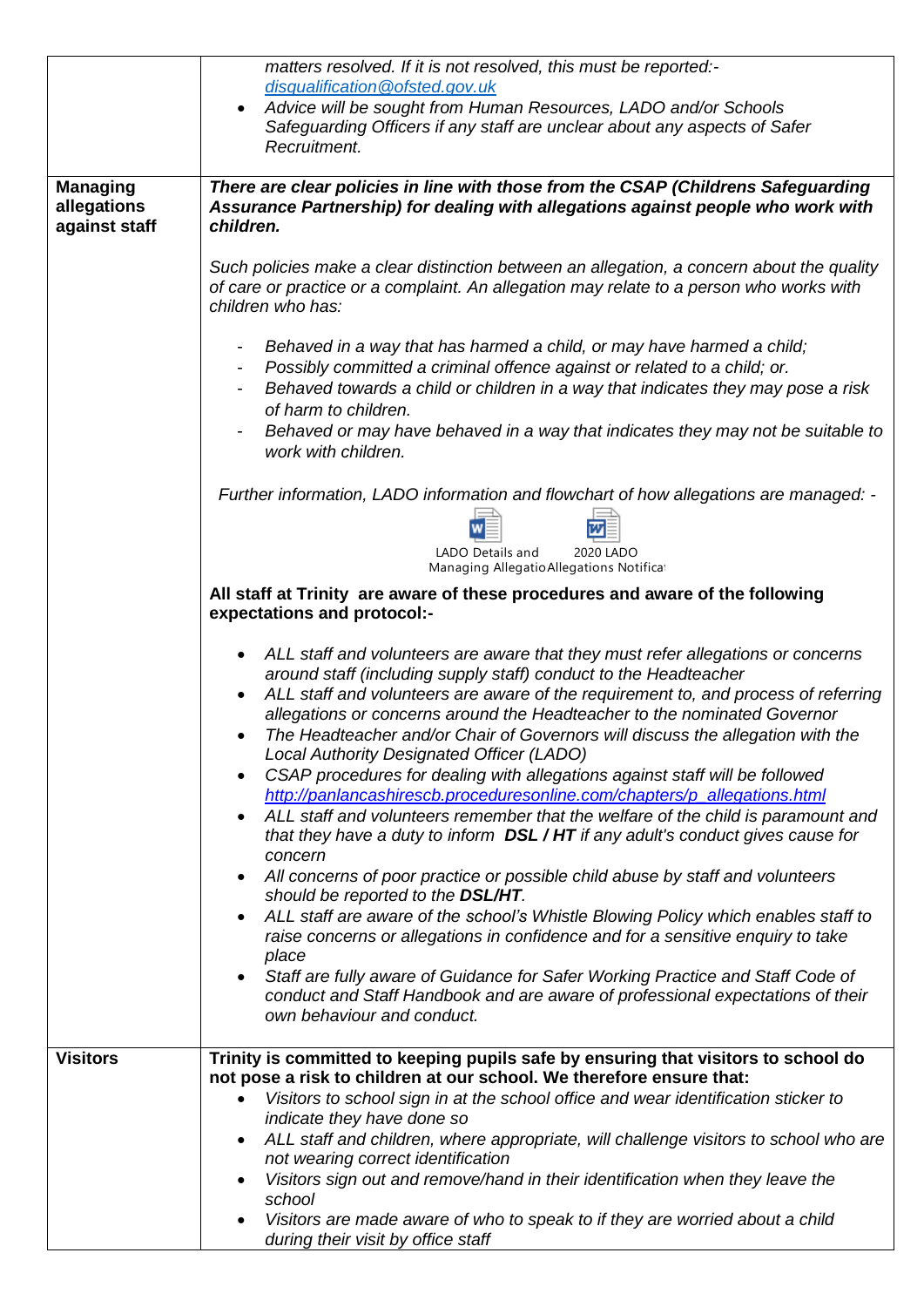|                                      | $\bullet$<br>Headteacher<br>and appropriate to the reason for their visit                                                                                                                                                                                                                                                                                                                                                                                                                                                                                                                                                                                                                                                                                                                                                                                                                                                                                                                                                                                                                                                                                                                                                                                                                      | Visitors are accompanied during their visit, when children are present, unless they<br>have undergone relevant checks and these are accepted and verified by DSL or<br>Visitors will behave in a way that is compliant with the school's code of conduct<br>Visitors will not use mobile phones or other similar electronic devices during their<br>visit unless agreed by the Headteacher or DSL.<br>Visitors will not initiate contact or conversations with pupils unless this is relevant<br>When there are several visitors to the school at the same time (such as for an<br>assembly etc.) there will be adequate staff supervision of children and visitors. A<br>risk assessment will be undertaken if deemed necessary or appropriate<br>When visitors are undertaking activities with children, content of the activity will be<br>agreed with the Headteacher or DSL, prior to the visit. |  |  |
|--------------------------------------|------------------------------------------------------------------------------------------------------------------------------------------------------------------------------------------------------------------------------------------------------------------------------------------------------------------------------------------------------------------------------------------------------------------------------------------------------------------------------------------------------------------------------------------------------------------------------------------------------------------------------------------------------------------------------------------------------------------------------------------------------------------------------------------------------------------------------------------------------------------------------------------------------------------------------------------------------------------------------------------------------------------------------------------------------------------------------------------------------------------------------------------------------------------------------------------------------------------------------------------------------------------------------------------------|-------------------------------------------------------------------------------------------------------------------------------------------------------------------------------------------------------------------------------------------------------------------------------------------------------------------------------------------------------------------------------------------------------------------------------------------------------------------------------------------------------------------------------------------------------------------------------------------------------------------------------------------------------------------------------------------------------------------------------------------------------------------------------------------------------------------------------------------------------------------------------------------------------|--|--|
| <b>Cameras, Mobile</b>               |                                                                                                                                                                                                                                                                                                                                                                                                                                                                                                                                                                                                                                                                                                                                                                                                                                                                                                                                                                                                                                                                                                                                                                                                                                                                                                |                                                                                                                                                                                                                                                                                                                                                                                                                                                                                                                                                                                                                                                                                                                                                                                                                                                                                                       |  |  |
| <b>Phones and</b>                    |                                                                                                                                                                                                                                                                                                                                                                                                                                                                                                                                                                                                                                                                                                                                                                                                                                                                                                                                                                                                                                                                                                                                                                                                                                                                                                | Trinity is committed to keeping pupils safe by ensuring that electronic devices                                                                                                                                                                                                                                                                                                                                                                                                                                                                                                                                                                                                                                                                                                                                                                                                                       |  |  |
| <b>Devices</b>                       |                                                                                                                                                                                                                                                                                                                                                                                                                                                                                                                                                                                                                                                                                                                                                                                                                                                                                                                                                                                                                                                                                                                                                                                                                                                                                                | such as cameras, phones and tablets are used in an appropriate manner.                                                                                                                                                                                                                                                                                                                                                                                                                                                                                                                                                                                                                                                                                                                                                                                                                                |  |  |
|                                      | School will therefore ensure that:                                                                                                                                                                                                                                                                                                                                                                                                                                                                                                                                                                                                                                                                                                                                                                                                                                                                                                                                                                                                                                                                                                                                                                                                                                                             |                                                                                                                                                                                                                                                                                                                                                                                                                                                                                                                                                                                                                                                                                                                                                                                                                                                                                                       |  |  |
|                                      | children                                                                                                                                                                                                                                                                                                                                                                                                                                                                                                                                                                                                                                                                                                                                                                                                                                                                                                                                                                                                                                                                                                                                                                                                                                                                                       | parental consent is obtained to take and use photographs and/or videos of                                                                                                                                                                                                                                                                                                                                                                                                                                                                                                                                                                                                                                                                                                                                                                                                                             |  |  |
|                                      |                                                                                                                                                                                                                                                                                                                                                                                                                                                                                                                                                                                                                                                                                                                                                                                                                                                                                                                                                                                                                                                                                                                                                                                                                                                                                                | parental consent is obtained for photographs to be taken by the media for use in                                                                                                                                                                                                                                                                                                                                                                                                                                                                                                                                                                                                                                                                                                                                                                                                                      |  |  |
|                                      | relation to promoting or publishing the school<br>separate parental consent is obtained if any other agency requests to take<br>photographs of any child<br>parental consent will be valid for 5 years but may be sought more regularly at the<br>discretion of the Headteacher                                                                                                                                                                                                                                                                                                                                                                                                                                                                                                                                                                                                                                                                                                                                                                                                                                                                                                                                                                                                                |                                                                                                                                                                                                                                                                                                                                                                                                                                                                                                                                                                                                                                                                                                                                                                                                                                                                                                       |  |  |
|                                      |                                                                                                                                                                                                                                                                                                                                                                                                                                                                                                                                                                                                                                                                                                                                                                                                                                                                                                                                                                                                                                                                                                                                                                                                                                                                                                |                                                                                                                                                                                                                                                                                                                                                                                                                                                                                                                                                                                                                                                                                                                                                                                                                                                                                                       |  |  |
|                                      |                                                                                                                                                                                                                                                                                                                                                                                                                                                                                                                                                                                                                                                                                                                                                                                                                                                                                                                                                                                                                                                                                                                                                                                                                                                                                                |                                                                                                                                                                                                                                                                                                                                                                                                                                                                                                                                                                                                                                                                                                                                                                                                                                                                                                       |  |  |
|                                      |                                                                                                                                                                                                                                                                                                                                                                                                                                                                                                                                                                                                                                                                                                                                                                                                                                                                                                                                                                                                                                                                                                                                                                                                                                                                                                | images will be uploaded to, and stored in a secure place for a relevant amount of                                                                                                                                                                                                                                                                                                                                                                                                                                                                                                                                                                                                                                                                                                                                                                                                                     |  |  |
|                                      |                                                                                                                                                                                                                                                                                                                                                                                                                                                                                                                                                                                                                                                                                                                                                                                                                                                                                                                                                                                                                                                                                                                                                                                                                                                                                                | time, this may be for longer than the child is at school if appropriate                                                                                                                                                                                                                                                                                                                                                                                                                                                                                                                                                                                                                                                                                                                                                                                                                               |  |  |
|                                      | photographs and videos of children are only taken to provide evidence of their                                                                                                                                                                                                                                                                                                                                                                                                                                                                                                                                                                                                                                                                                                                                                                                                                                                                                                                                                                                                                                                                                                                                                                                                                 |                                                                                                                                                                                                                                                                                                                                                                                                                                                                                                                                                                                                                                                                                                                                                                                                                                                                                                       |  |  |
|                                      | achievements for developmental records or for other school related purposes<br>staff, visitors, volunteers and students do not use their own mobile phones to take<br>or record any images of children<br>the school's digital camera/s or memory cards must not leave the school setting<br>unless this is agreed by the Headteacher for official school business<br>photos are printed/uploaded in the setting by staff and once done images are t<br>immediately removed from the cameras memory<br>parents are reminded frequently of the risks associated with posting images of<br>children to social media<br>parents are reminded frequently that they are not permitted to distribute or post<br>images that contain children other than their own<br>staff, volunteers and visitors will not use mobile phones in toilet or changing areas<br>The Online Safety Policy and Agreed User Policy will outline when and where<br>staff, volunteers and visitors can use their mobile phones<br>ALL staff, volunteers and visitors will adhere to the above policies and failure to<br>do so will be addressed appropriately by the Headteacher and/or the Governing<br>Body<br>Pupils' use of mobile phones and other devices will be managed under the<br>school's Online Safety Policy |                                                                                                                                                                                                                                                                                                                                                                                                                                                                                                                                                                                                                                                                                                                                                                                                                                                                                                       |  |  |
|                                      |                                                                                                                                                                                                                                                                                                                                                                                                                                                                                                                                                                                                                                                                                                                                                                                                                                                                                                                                                                                                                                                                                                                                                                                                                                                                                                |                                                                                                                                                                                                                                                                                                                                                                                                                                                                                                                                                                                                                                                                                                                                                                                                                                                                                                       |  |  |
|                                      |                                                                                                                                                                                                                                                                                                                                                                                                                                                                                                                                                                                                                                                                                                                                                                                                                                                                                                                                                                                                                                                                                                                                                                                                                                                                                                |                                                                                                                                                                                                                                                                                                                                                                                                                                                                                                                                                                                                                                                                                                                                                                                                                                                                                                       |  |  |
|                                      |                                                                                                                                                                                                                                                                                                                                                                                                                                                                                                                                                                                                                                                                                                                                                                                                                                                                                                                                                                                                                                                                                                                                                                                                                                                                                                |                                                                                                                                                                                                                                                                                                                                                                                                                                                                                                                                                                                                                                                                                                                                                                                                                                                                                                       |  |  |
|                                      |                                                                                                                                                                                                                                                                                                                                                                                                                                                                                                                                                                                                                                                                                                                                                                                                                                                                                                                                                                                                                                                                                                                                                                                                                                                                                                |                                                                                                                                                                                                                                                                                                                                                                                                                                                                                                                                                                                                                                                                                                                                                                                                                                                                                                       |  |  |
|                                      |                                                                                                                                                                                                                                                                                                                                                                                                                                                                                                                                                                                                                                                                                                                                                                                                                                                                                                                                                                                                                                                                                                                                                                                                                                                                                                |                                                                                                                                                                                                                                                                                                                                                                                                                                                                                                                                                                                                                                                                                                                                                                                                                                                                                                       |  |  |
|                                      |                                                                                                                                                                                                                                                                                                                                                                                                                                                                                                                                                                                                                                                                                                                                                                                                                                                                                                                                                                                                                                                                                                                                                                                                                                                                                                |                                                                                                                                                                                                                                                                                                                                                                                                                                                                                                                                                                                                                                                                                                                                                                                                                                                                                                       |  |  |
|                                      |                                                                                                                                                                                                                                                                                                                                                                                                                                                                                                                                                                                                                                                                                                                                                                                                                                                                                                                                                                                                                                                                                                                                                                                                                                                                                                |                                                                                                                                                                                                                                                                                                                                                                                                                                                                                                                                                                                                                                                                                                                                                                                                                                                                                                       |  |  |
|                                      |                                                                                                                                                                                                                                                                                                                                                                                                                                                                                                                                                                                                                                                                                                                                                                                                                                                                                                                                                                                                                                                                                                                                                                                                                                                                                                |                                                                                                                                                                                                                                                                                                                                                                                                                                                                                                                                                                                                                                                                                                                                                                                                                                                                                                       |  |  |
|                                      |                                                                                                                                                                                                                                                                                                                                                                                                                                                                                                                                                                                                                                                                                                                                                                                                                                                                                                                                                                                                                                                                                                                                                                                                                                                                                                |                                                                                                                                                                                                                                                                                                                                                                                                                                                                                                                                                                                                                                                                                                                                                                                                                                                                                                       |  |  |
|                                      | DFE Advice; Searching, Screening and Confiscation is followed where there is<br>a need to search a pupil for a mobile device.                                                                                                                                                                                                                                                                                                                                                                                                                                                                                                                                                                                                                                                                                                                                                                                                                                                                                                                                                                                                                                                                                                                                                                  |                                                                                                                                                                                                                                                                                                                                                                                                                                                                                                                                                                                                                                                                                                                                                                                                                                                                                                       |  |  |
|                                      |                                                                                                                                                                                                                                                                                                                                                                                                                                                                                                                                                                                                                                                                                                                                                                                                                                                                                                                                                                                                                                                                                                                                                                                                                                                                                                |                                                                                                                                                                                                                                                                                                                                                                                                                                                                                                                                                                                                                                                                                                                                                                                                                                                                                                       |  |  |
|                                      |                                                                                                                                                                                                                                                                                                                                                                                                                                                                                                                                                                                                                                                                                                                                                                                                                                                                                                                                                                                                                                                                                                                                                                                                                                                                                                |                                                                                                                                                                                                                                                                                                                                                                                                                                                                                                                                                                                                                                                                                                                                                                                                                                                                                                       |  |  |
|                                      |                                                                                                                                                                                                                                                                                                                                                                                                                                                                                                                                                                                                                                                                                                                                                                                                                                                                                                                                                                                                                                                                                                                                                                                                                                                                                                |                                                                                                                                                                                                                                                                                                                                                                                                                                                                                                                                                                                                                                                                                                                                                                                                                                                                                                       |  |  |
|                                      |                                                                                                                                                                                                                                                                                                                                                                                                                                                                                                                                                                                                                                                                                                                                                                                                                                                                                                                                                                                                                                                                                                                                                                                                                                                                                                |                                                                                                                                                                                                                                                                                                                                                                                                                                                                                                                                                                                                                                                                                                                                                                                                                                                                                                       |  |  |
| <b>Key Personnel</b><br>and Training | <b>Designated Safeguarding</b><br>Lead (DSL)                                                                                                                                                                                                                                                                                                                                                                                                                                                                                                                                                                                                                                                                                                                                                                                                                                                                                                                                                                                                                                                                                                                                                                                                                                                   | Jill R Wright 05.11.20 DSL                                                                                                                                                                                                                                                                                                                                                                                                                                                                                                                                                                                                                                                                                                                                                                                                                                                                            |  |  |
| <b>Details</b>                       |                                                                                                                                                                                                                                                                                                                                                                                                                                                                                                                                                                                                                                                                                                                                                                                                                                                                                                                                                                                                                                                                                                                                                                                                                                                                                                | 14.10.21 Safer Recruitment                                                                                                                                                                                                                                                                                                                                                                                                                                                                                                                                                                                                                                                                                                                                                                                                                                                                            |  |  |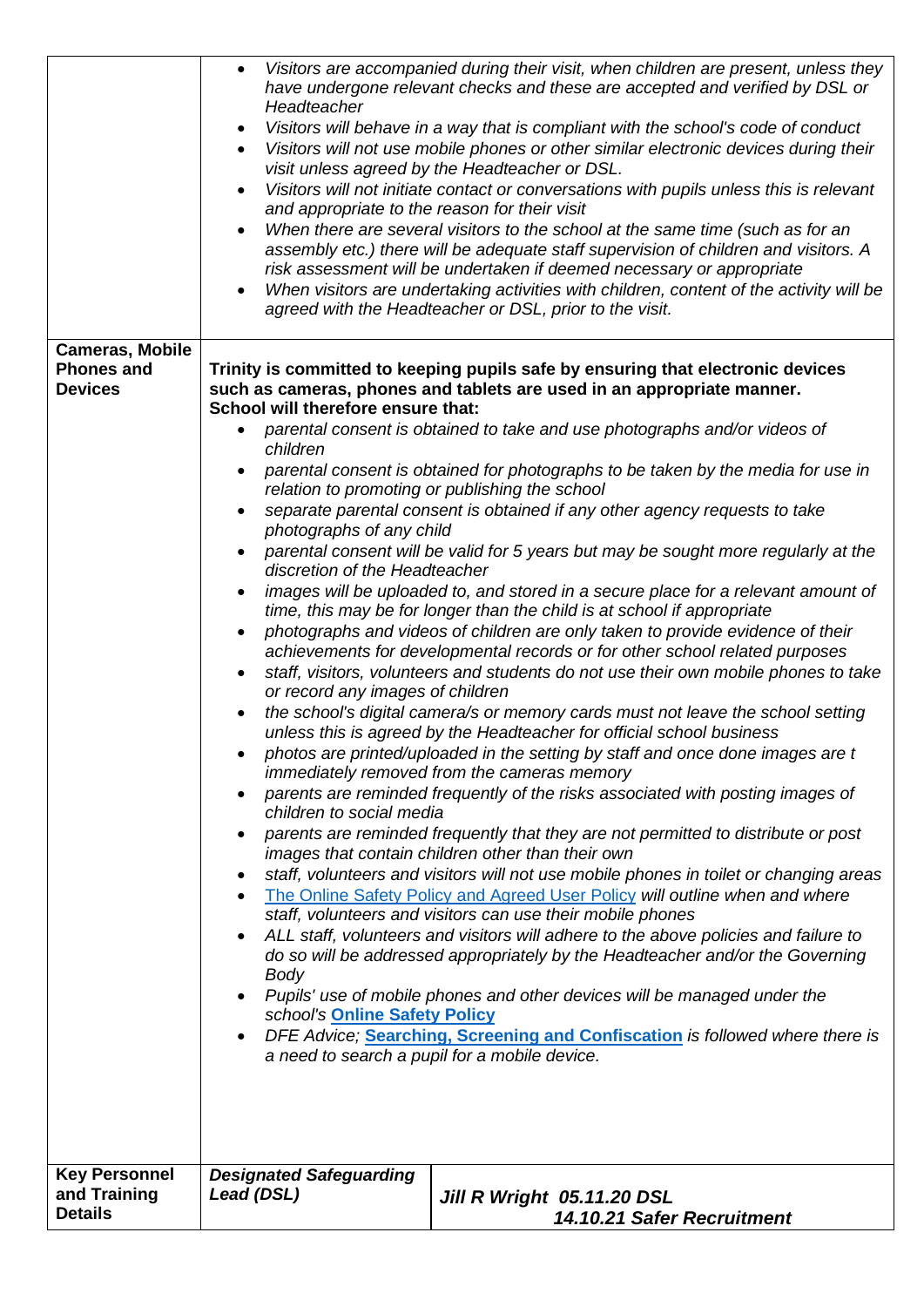|                        | <b>Back-up/Deputy DSL(s)</b>                                               | Carol Corrigan 28.09.20 DSL<br>14.10.21 Safer Recruitment<br>Kirsty Doherty 05.05.21 DSL<br>Faye Fairweather 05.11.20 DSL<br><b>Katie Corrigan</b><br>15.09.21 DSL                                                                                                                                                                                  |
|------------------------|----------------------------------------------------------------------------|-----------------------------------------------------------------------------------------------------------------------------------------------------------------------------------------------------------------------------------------------------------------------------------------------------------------------------------------------------|
|                        | <b>Prevent Lead</b>                                                        | <b>Jill R Wright</b>                                                                                                                                                                                                                                                                                                                                |
|                        | <b>Headteacher</b>                                                         | <b>Jill R Wright</b>                                                                                                                                                                                                                                                                                                                                |
|                        | <b>Chair Of Governors</b>                                                  | <b>Vicki Miller</b>                                                                                                                                                                                                                                                                                                                                 |
|                        | Date safeguarding training<br>attended (state type of<br>training)         | 14.10.2021 Safer Recruitment<br>07.05.19 Safeguarding                                                                                                                                                                                                                                                                                               |
|                        | <b>Safeguarding Governor</b>                                               | <b>Vicki Miller</b>                                                                                                                                                                                                                                                                                                                                 |
|                        | Date safeguarding training<br>attended (state type of<br>training)         | 07.05.19 Safeguarding                                                                                                                                                                                                                                                                                                                               |
| <b>Useful Contacts</b> | <b>LCC Schools</b><br><b>Safeguarding Officer</b>                          | Victoria Wallace 01772 531196<br>school.safequarding@lancashire.gov.uk                                                                                                                                                                                                                                                                              |
|                        | <b>LADO - (Local Authority</b><br><b>Designated Officer</b>                | Tim Booth / Shane Penn / Donna Green 01772 536694<br>LADO.admin@lancashire.gov.uk                                                                                                                                                                                                                                                                   |
|                        | <b>MASH Education Officers</b>                                             | Jenny Ashton 01772 531643<br>jennifer.ashton@lancashire.gov.uk<br>Matt Chipchase 01254 220989<br>matt.chipchase@lancashire.gov.uk                                                                                                                                                                                                                   |
|                        | <b>Children and Family</b><br><b>Wellbeing Service</b><br>CON <sub>2</sub> | The Children and Family Wellbeing Service (CFW)<br>offers support to children, young people age 0-19+yrs (0 -<br>25yrs for SEND) and their families across Lancashire.                                                                                                                                                                              |
|                        |                                                                            | Any agency can request access to this <b>support</b> for a<br>family or individual child by making a Request for<br>Support. Please note that a CAF (Early Help Assessment)<br>should be in place.                                                                                                                                                  |
|                        | <b>Lancashire Children's</b><br><b>Social Care / MASH</b><br>CON 3 and 4   | Anyone can raise a concern about the safety and welfare<br>of a child by calling 0300 123 6720 (or between 5.00pm -<br>8.00am on 0300 123 6722.)*                                                                                                                                                                                                   |
|                        |                                                                            | Before you make contact with MASH you need to consider<br>if the child or young person's needs can be met by<br>services from within your own agency, or by other<br>professionals already involved with the family, including<br>consideration to initiating a CAF (Early Help Assessment)                                                         |
|                        |                                                                            | Where possible, share information with consent, and<br>where possible, respect the wishes of those who do not<br>consent to having their information shared. Under the<br>GDPR and Data Protection Act 2018 you may share<br>information without consent if, in your judgement, there is<br>a lawful basis to do so, such as where safety may be at |